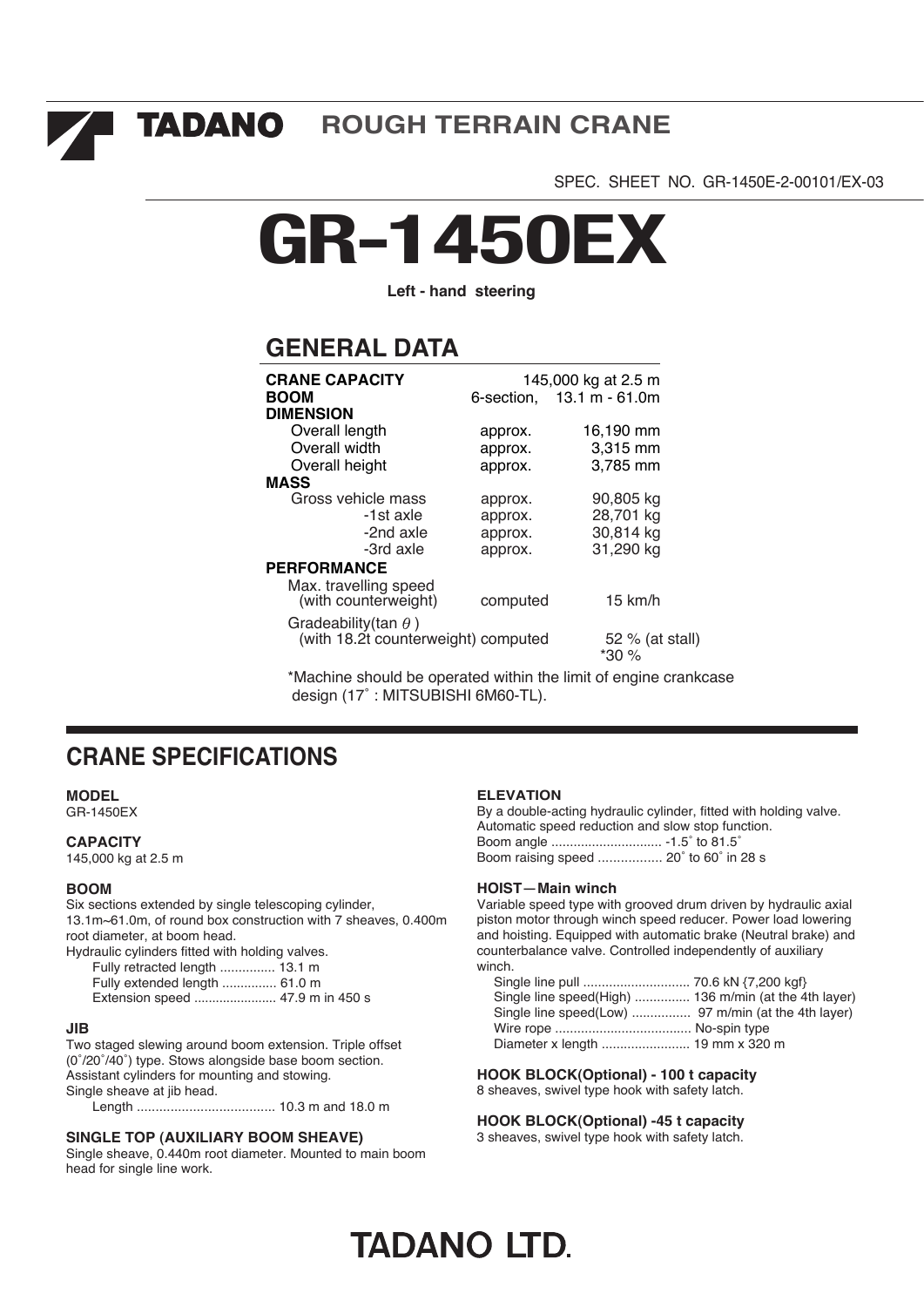#### **HOIST**-**Auxiliary winch**

Variable speed type with grooved drum driven by hydraulic axial piston motor through winch speed reducer. Power load lowering and hoisting. Equipped with automatic brake (Neutral brake) and counterbalance valve. Controlled independently of main winch.

| Single line speed(High)  136 m/min (at the 4th layer) |  |
|-------------------------------------------------------|--|
| Single line speed(Low)  97 m/min (at the 4th layer)   |  |
| Wire rope  No-spin type                               |  |
| Diameter x length  19 mm x 225 m                      |  |

#### **HOOK BLOCK - 7.2 t capacity**

Swivel hook with safety latch for single line use.

#### **SLEWING**

Hydraulic axial piston motor driven through planetary speed reducer. Continuous 360˚ full circle slewing on ball bearing slew ring. Equipped with manually locked/released slewing brake. Front positive slewing lock manually engaged in cab. Twin slewing system: Free slewing or lock slewing controlled by selector switch on front console.

Slewing speed ........................... 1.3 min-1 {rpm}

#### **HYDRAULIC SYSTEM**

|                             | PumpsTwo variable piston pumps for crane functions.           |
|-----------------------------|---------------------------------------------------------------|
|                             | Tandem gear pump for steering, slewing and                    |
|                             | optional equipment.                                           |
|                             | Control valvesMultiple valves actuated by pilot pressure with |
|                             | integral pressure relief valves.                              |
|                             | CircuitEquipped with air cooled type oil cooler. Oil          |
|                             | pressure appears on AML display for main                      |
|                             | circuit.                                                      |
| Hydraulic oil tank capacity |                                                               |
|                             | approx. 763 liters                                            |
| FiltersReturn line filter   |                                                               |
|                             |                                                               |

#### **CRANE CONTROL**

By 4 control levers for slewing, boom elevation, main winch, boom telescoping or auxiliary winch with 2 control pedals for boom elevation and boom telescoping based on ISO standard layout. Control lever stands can change neutral positions and tilt for easy access to cab.

#### **CAB**

Both crane and drive operations can be performed from one cab mounted on rotating superstructure. 15˚ tilt, Left side, one-man type, steel construction with sliding door access and tinted safety glass windows opening at side. Door window is powered control. Operator's 3 way adjustable seat with headrest and armrest. Air conditioner (Hot water heater and cooler).

#### **TADANO Automatic Moment Limiter (Model: AML-C)**

Main unit in crane cab gives audible and visual warning of approach to overload. Automatically cuts out crane motions before overload. With working range (load radius and/or boom angle and/or tip height and/or slewing range) limit function. Automatic speed reduction and slow stop function on boom elevation and slewing.

Following functions are displayed.

Load as percentage Number of parts of line of rope Boom angle Boom length Load radius Outriggers position On-tire indicator Actual hook load Permissible load Boom position indicator Potential hook height Slewing angle Main hydraulic oil pressure Jib length and jib offset angle (only when jib operation)

#### **OUTRIGGERS**

Hydraulically operated H-type outriggers. Each outrigger controlled simultaneously or independently from the cab. Equipped with sight level gauge. Floats can be stowed on vertical cylinders or removed to improve approach and departure angles.

All cylinders fitted with pilot check valves.

Crane operation with different extended length of each outrigger. Equipped with extension width detector for each outrigger.

Outrigger unit is self-removable for ease of transportation.

Extended width

| Float size (Diameter)  570 mm |  |
|-------------------------------|--|

#### **COUNTERWEIGHT**

STANDARD ... 18.2t. Hydraulically installed and removed. OPTIONAL WEIGHT .... Additional 11.1t for total of 29.3t.

**NOTE :** Each crane motion speed is based on unladen conditions.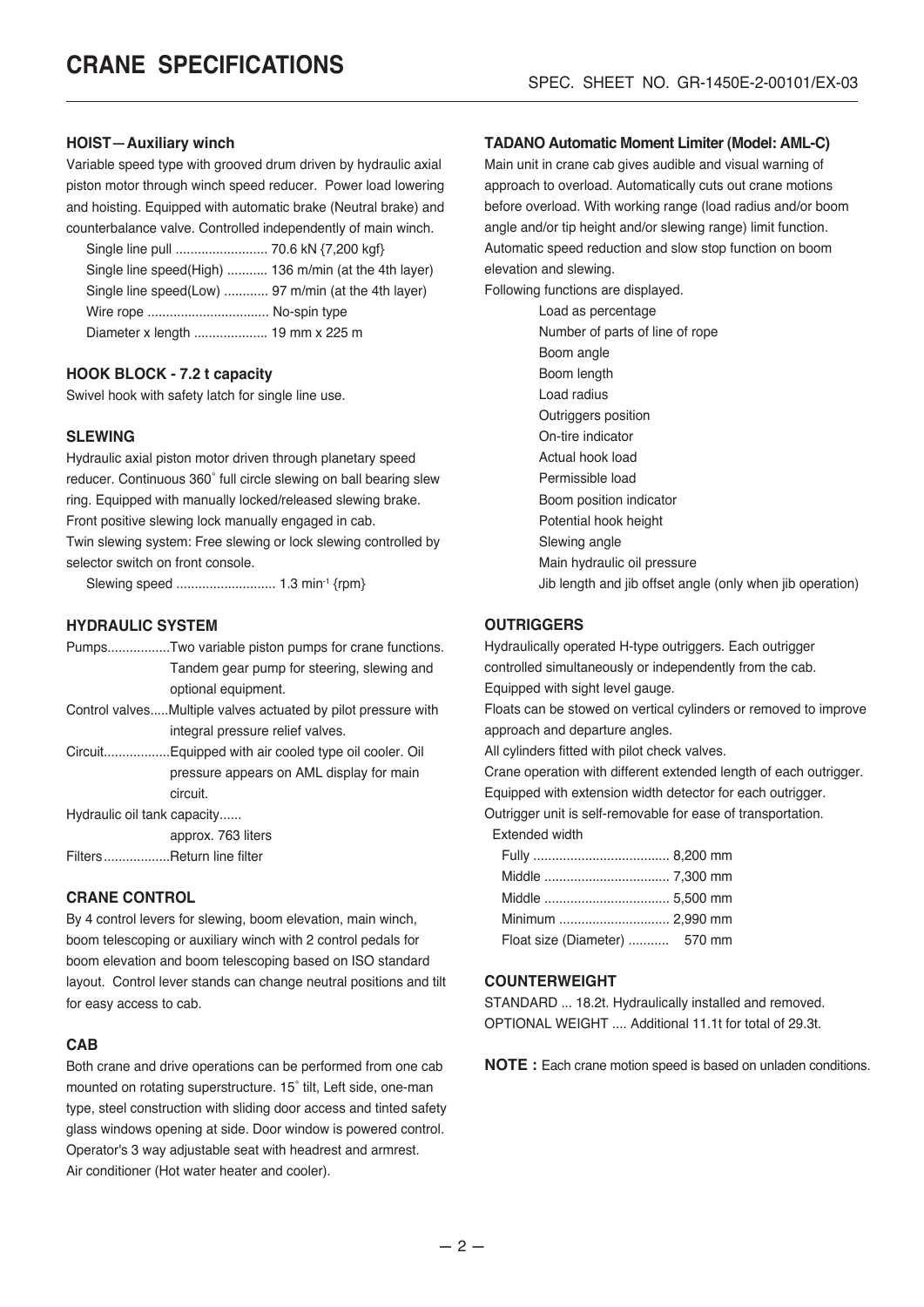#### **TYPE**

Rear engine, left hand steering, driving axle 2-way selected type by manual switch. 6x2 1st drive 6x4 1st and 3rd drive

#### **FRAME**

High-tensile steel, all welded mono-box construction.

#### **ENGINE**

Model ..... Mitsubishi 6M60-TL

Type ....... 4 cycle, turbo charged and after cooled, 6 cylinder in line, direct injection, water cooled diesel engine.

Piston displacement ........ 7,540 cm<sup>3</sup>

Bore x stroke ................... 118 mm x 115 mm

Max. output ...................... 200 kW at 2,600 min-1 {rpm}

Max. torque ........................ 785 N-m at 1,400 min<sup>-1</sup> {rpm}

#### **TRANSMISSION**

Electronically controlled full automatic transmission. Torque converter driving full powershift with driving axle selector. 5 forward and 2 reverse speeds, constant mesh. 2 speeds - High range - 2 wheel drive ; 4 wheel drive

3 speeds - Low range - 4 wheel drive

#### **AXLES**

1st ........ Full floating type, steering and driving axle with planetary reduction and open differential.

2nd ....... Steering and not driving axle.

3rd ........ Full floating type, steering and driving axle with planetary reduction and open differential.

#### **STEERING**

Hydraulic power steering controlled by steering wheel. Four steering modes available:

- 2-wheel front
- 4-wheel rear
- 6-wheel coordinated
- 6-wheel crab

#### **SUSPENSION**

1st ........... Rigid mounted to frame. 2nd,3rd .... "Hydro-Pneumatic suspension cylinders" with leveling adjustment and oscillation.

#### **BRAKE SYSTEM**

Service .... Air over hydraulic disc brakes on all 6 wheels. Parking / Emergency ....

> Spring applied-air released brake acting on input shaft of 1st and 3rd axle.

Auxiliary ..... Electro-pneumatic operated exhaust brake.

#### **ELECTRIC SYSTEM**

24 V DC. 2 batteries of 12 V - 120 Ah capacity.

#### **FUEL TANK CAPACITY**

300 liters

#### **TIRES**

26.5R25☆☆, Air pressure:650kPa

#### **TURN RADIUS**

| Min. turning radius (at center of extreme outer tire) |
|-------------------------------------------------------|
| 2-wheel steering 14.9 m                               |
| 6-wheel steering  9.9 m                               |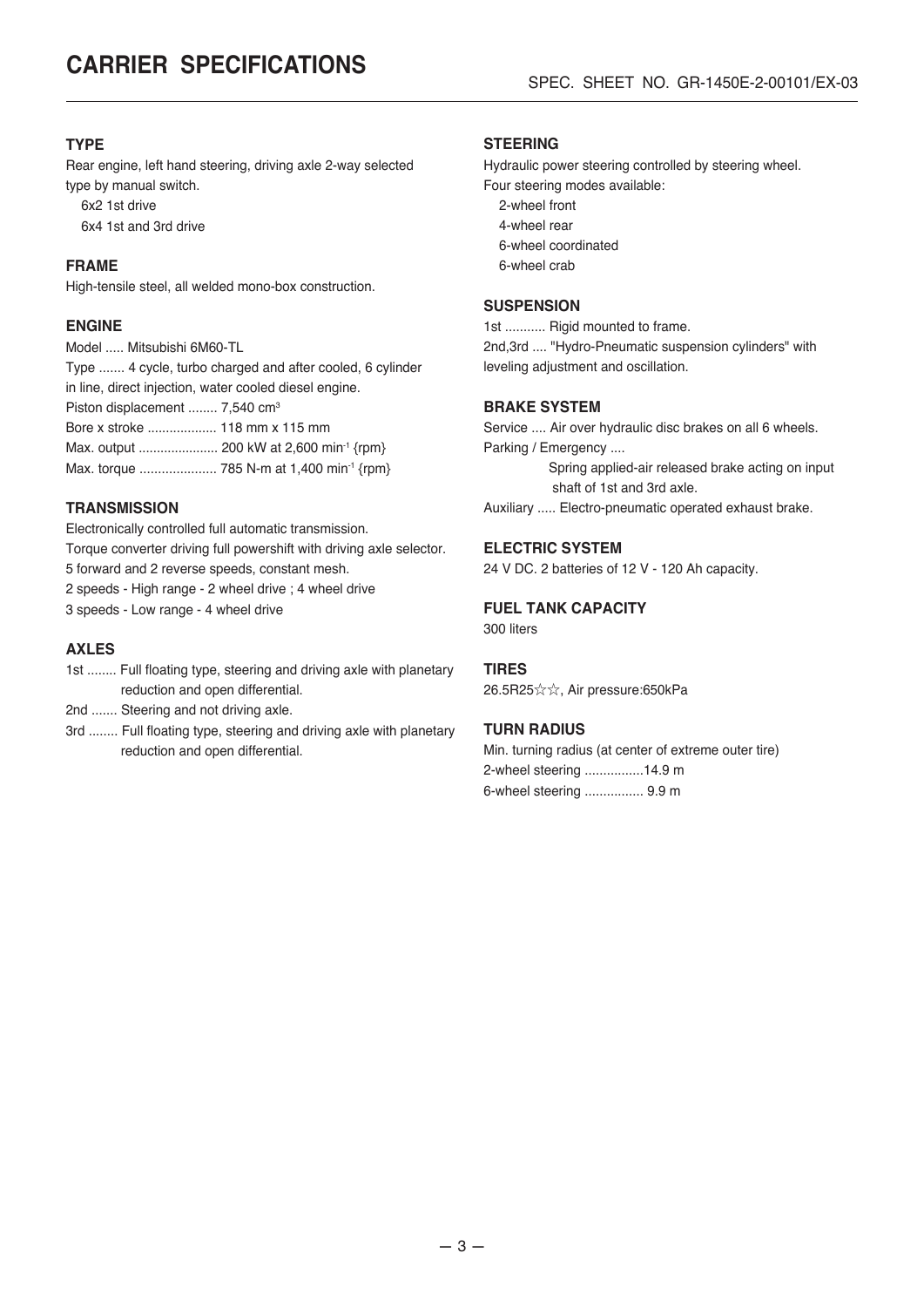#### **STANDARD EQUIPMENT**

Automatic moment limiter (AML) External lamp (AML) Tare function Tadano twin slewing system and front positive slewing lock Winch automatic fail-safe brake Cable follower 7.2 t capacity hook block (swivel hook) Anti-two-block device Hook safety latch Pilot check valves Holding valves Counterbalance valves Hydraulic pressure relief valves Slewing brake Boom angle indicator Boom elevation foot pedal Boom telescoping foot pedal Outrigger extension width detector Air conditioner (hot water heater and cooler) Sight level gauge Hydraulic oil cooler Electric windshield wiper and washer Roof window wiper and washer Power window (cab door) Tachometer/Speedometer 15˚ tilt cab 3 way adjustable cloth seat with seat belt, headrest and armrest Cab floor mat Sun visor (front and roof) Automatic drive system Transmission neutral position engine start

Overshift prevention Parking braked travel warning Tilt-telescope steering wheel Emergency steering Back-up alarm Air cleaner dust indicator Air dryer Water separator with filter Engine over-run alarm Towing eyes - front and rear Telematics (machine data logging and monitoring system) with - HELLO-NET via internet (availability depends on countries) Winch drum rotation indicator (visual type) Winch drum mirror 2-speed hoist Self-removable counterweight Additional counterweight 11.1 t Self-removable outrigger unit Anemometer Boom and jib mounted aircraft warning lamp Removable boom system Fuel consumption monitor Positive control Eco mode system

#### **OPTIONAL EQUIPMENT**

 $\Box$ 100 t capacity hook block (8 sheaves) □Additional 100 t capacity hook block (8 sheaves) and additional sheaves < Used at lifting more than 100 t >  $\square$ 45 t capacity hook block (3 sheaves) □Over-unwinding prevention

□Tire inflation kit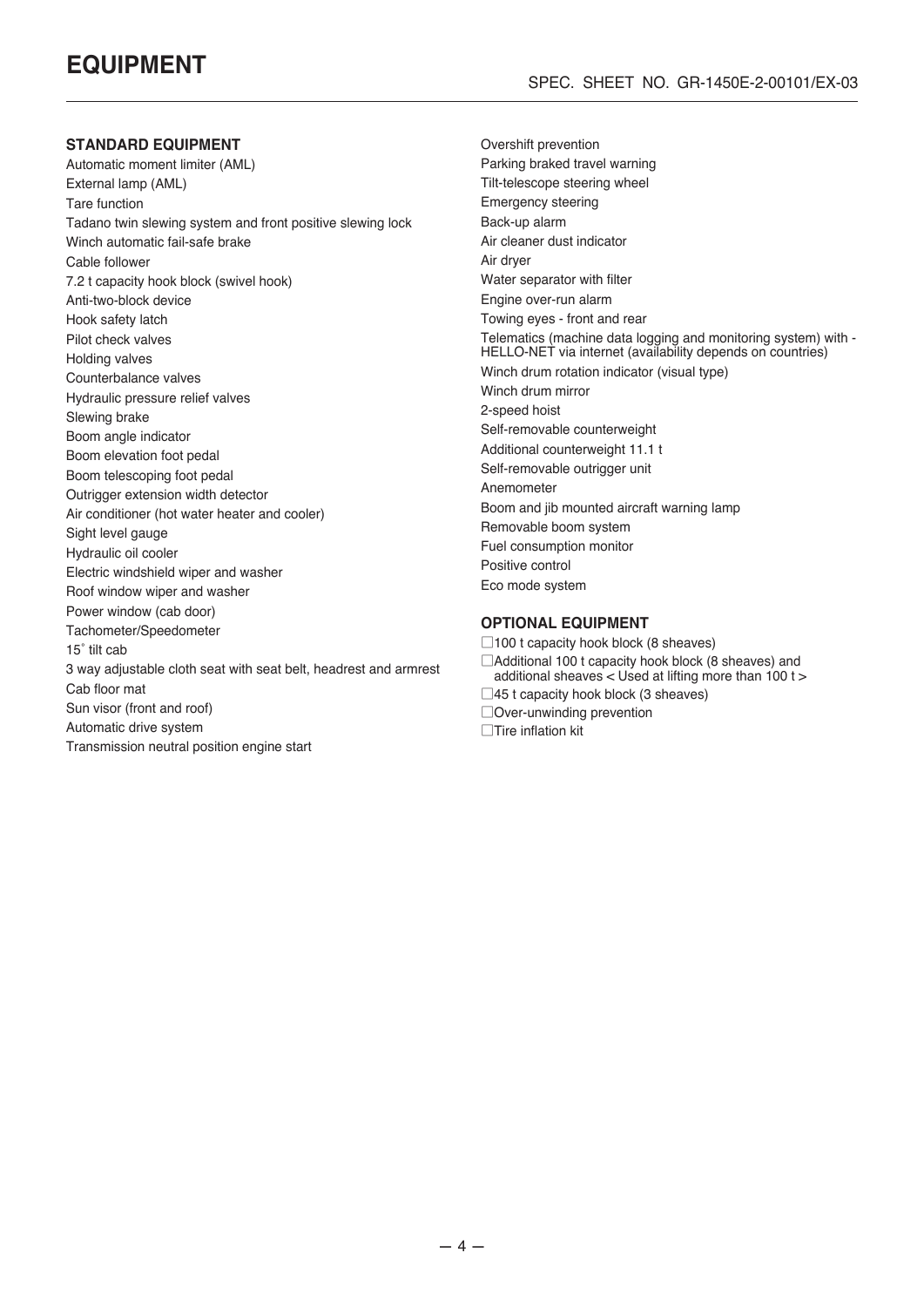

**NOTE:** 1.Boom and jib geometry shown are for unloaded condition and machine standing level on firm supporting surface.

Boom deflection and subsequent radius and boom angle change must be accounted for when applying load to hook.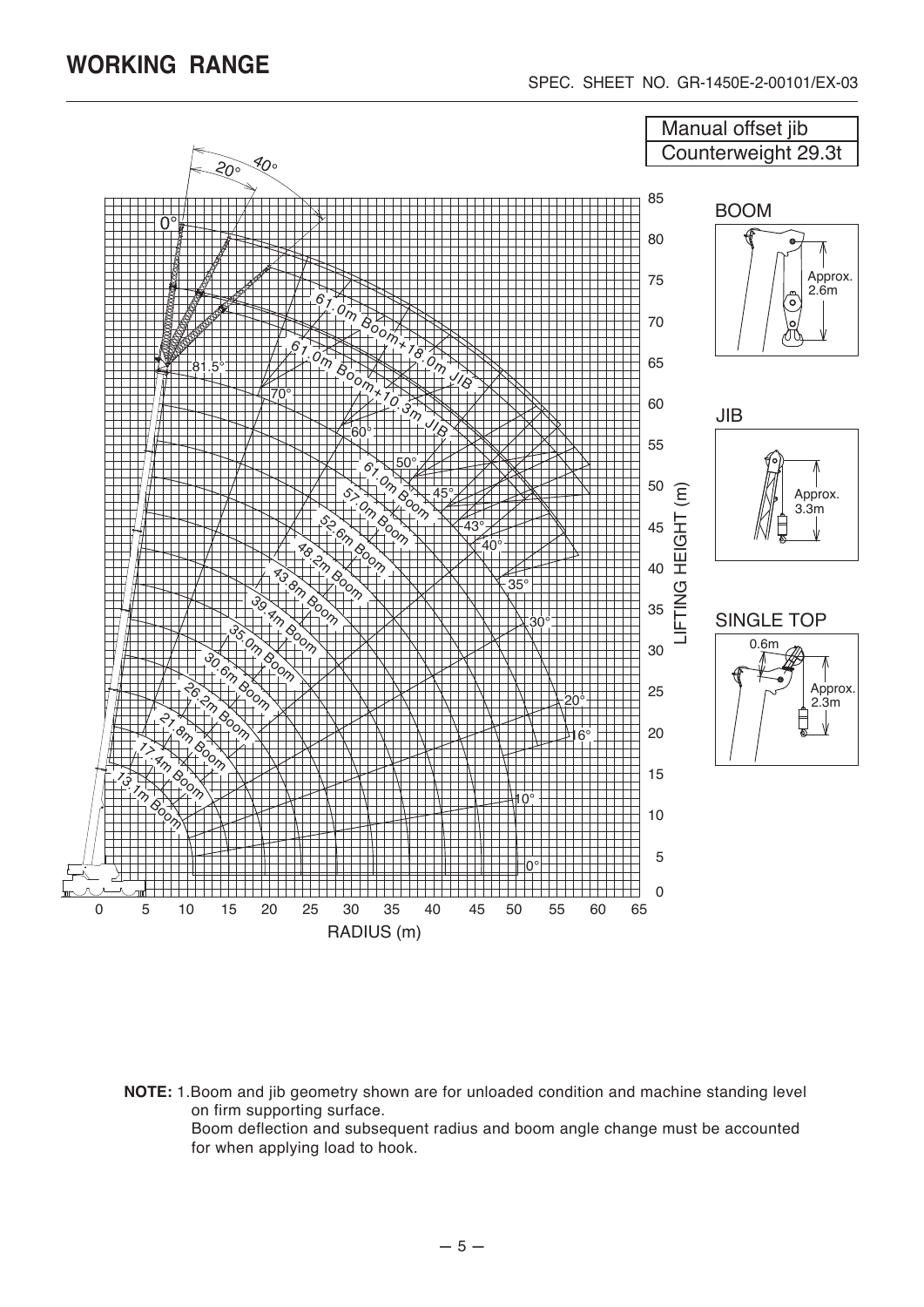

**NOTE:** 1.Boom and jib geometry shown are for unloaded condition and machine standing level on firm supporting surface.

Boom deflection and subsequent radius and boom angle change must be accounted for when applying load to hook.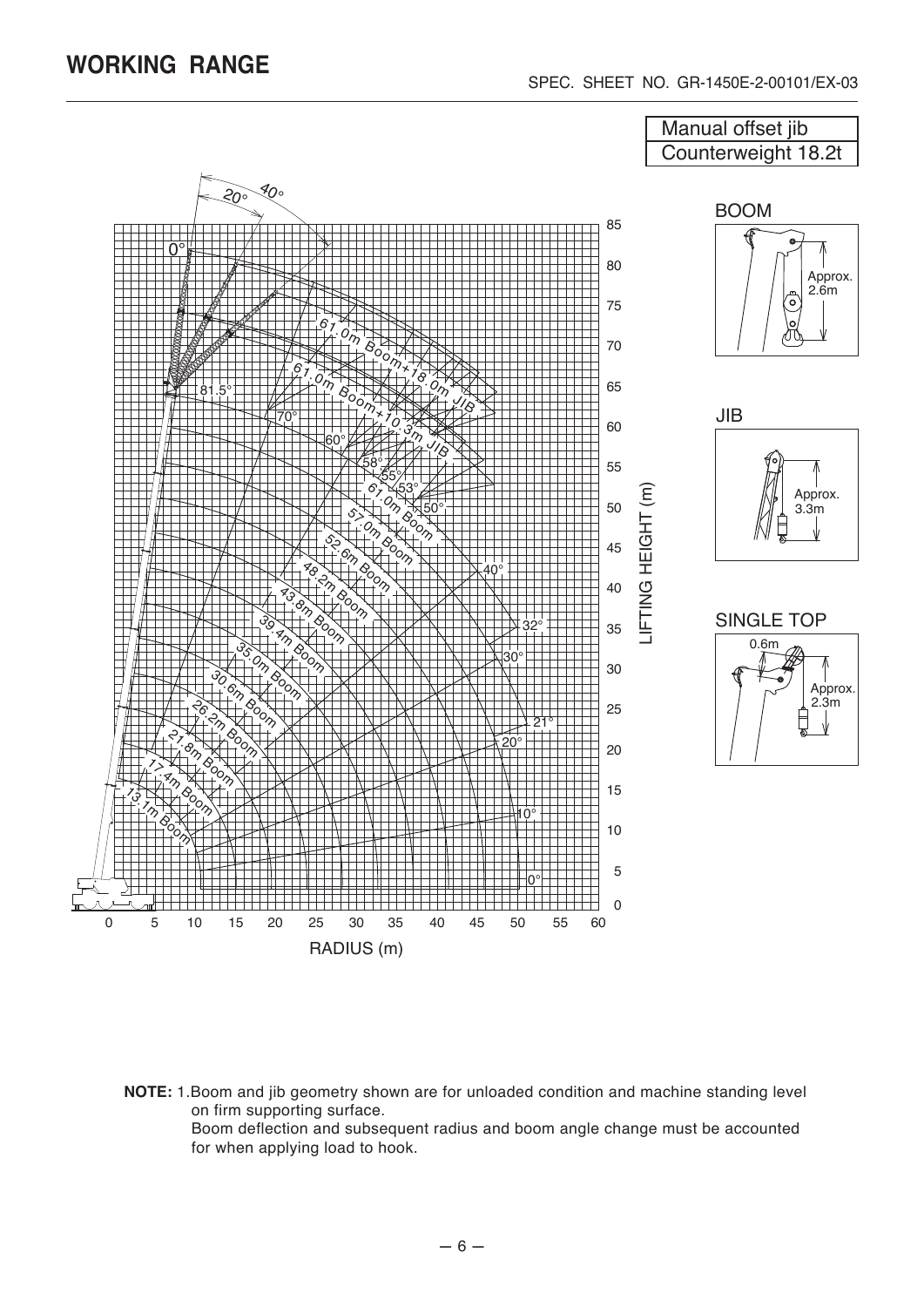### **RATED LIFTING CAPACITIES (IN METRIC TON) ISO4305**

#### **Boom**

|          | COUNTERWEIGHT 29.3t<br>ON OUTRIGGERS FULLY EXTENDED 8.2m SPREAD<br>360° ROTATION (Unit:x1,000kg)                     |      |                   |      |      |      |      |      |      |                  |      |      |  |  |
|----------|----------------------------------------------------------------------------------------------------------------------|------|-------------------|------|------|------|------|------|------|------------------|------|------|--|--|
| A<br>lB. | 13.1 <sub>m</sub><br>30.6m<br>35.0m<br>17.4m<br>21.8m<br>26.2m<br>39.4m<br>43.8m<br>48.2m<br>52.6m<br>57.0m<br>61.0m |      |                   |      |      |      |      |      |      |                  |      |      |  |  |
| 2.50     | $**145.0$                                                                                                            | 90.7 | 79.0              |      |      |      |      |      |      |                  |      |      |  |  |
| 3.00     | $*110.6$                                                                                                             | 90.7 | 79.0              | 37.0 |      |      |      |      |      |                  |      |      |  |  |
| 3.50     | $*101.5$                                                                                                             | 90.7 | 79.0              | 66.0 |      |      |      |      |      |                  |      |      |  |  |
| 4.00     | 93.6                                                                                                                 | 90.1 | 79.0              | 66.0 | 37.0 |      |      |      |      |                  |      |      |  |  |
| 4.50     | 85.9                                                                                                                 | 83.7 | 79.0              | 66.0 | 48.2 |      |      |      |      |                  |      |      |  |  |
| 5.00     | 79.3                                                                                                                 | 78.1 | 75.8              | 66.0 | 48.2 | 35.2 |      |      |      |                  |      |      |  |  |
| 5.50     | 73.5                                                                                                                 | 73.2 | $\overline{71}.0$ | 66.0 | 48.2 | 35.2 |      |      |      |                  |      |      |  |  |
| 6.00     | 68.3                                                                                                                 | 68.3 | 66.7              | 63.5 | 48.2 | 38.7 |      |      |      |                  |      |      |  |  |
| 6.50     | 63.7                                                                                                                 | 64.1 | 63.6              | 60.5 | 48.2 | 37.5 | 30.1 |      |      |                  |      |      |  |  |
| 7.00     | 59.6                                                                                                                 | 60.0 | 60.2              | 57.8 | 48.2 | 35.9 | 30.1 |      |      |                  |      |      |  |  |
| 7.50     | 56.0                                                                                                                 | 56.4 | 56.5              | 55.3 | 48.2 | 35.2 | 30.1 | 22.1 |      |                  |      |      |  |  |
| 8.00     | 52.7                                                                                                                 | 53.1 | 53.2              | 52.9 | 48.0 | 35.2 | 29.5 | 23.9 |      |                  |      |      |  |  |
| 9.00     | 46.8                                                                                                                 | 47.3 | 47.5              | 47.2 | 44.8 | 35.2 | 27.9 | 23.9 | 17.2 |                  |      |      |  |  |
| 10.00    | 37.3                                                                                                                 | 41.7 | 41.9              | 41.6 | 41.6 | 35.2 | 26.2 | 22.9 | 18.9 | 13.5             |      |      |  |  |
| 11.00    |                                                                                                                      | 37.1 | 37.3              | 37.5 | 37.7 | 33.2 | 24.4 | 22.0 | 18.9 | 15.0             |      |      |  |  |
| 12.00    |                                                                                                                      | 33.4 | 33.5              | 34.3 | 33.9 | 31.5 | 22.7 | 21.0 | 18.4 | 15.0             | 12.0 |      |  |  |
| 14.00    |                                                                                                                      | 27.8 | 27.6              | 28.4 | 28.0 | 28.4 | 20.9 | 19.2 | 16.9 | 15.0             | 12.0 | 10.4 |  |  |
| 16.00    |                                                                                                                      |      | 23.3              | 24.0 | 24.3 | 24.3 | 19.3 | 17.1 | 15.5 | 14.1             | 12.0 | 10.4 |  |  |
| 18.00    |                                                                                                                      |      | 21.2              | 20.2 | 21.3 | 20.7 | 17.8 | 15.4 | 14.3 | 13.1             | 12.0 | 10.4 |  |  |
| 20.00    |                                                                                                                      |      |                   | 18.1 | 17.8 | 17.3 | 16.5 | 14.0 | 12.9 | 12.1             | 11.2 | 10.2 |  |  |
| 22.00    |                                                                                                                      |      |                   | 15.4 | 15.2 | 14.6 | 15.2 | 12.7 | 11.8 | 11.2             | 10.4 | 9.6  |  |  |
| 24.00    |                                                                                                                      |      |                   |      | 13.0 | 13.6 | 13.1 | 11.7 | 10.8 | 10.4             | 9.8  | 9.0  |  |  |
| 26.00    |                                                                                                                      |      |                   |      | 11.3 | 11.9 | 11.4 | 10.8 | 10.1 | 9.6              | 9.1  | 8.4  |  |  |
| 28.00    |                                                                                                                      |      |                   |      | 8.2  | 10.5 | 9.9  | 9.6  | 9.4  | 8.8              | 8.5  | 7.8  |  |  |
| 30.00    |                                                                                                                      |      |                   |      |      | 9.3  | 8.7  | 9.1  | 8.6  | 8.2              | 8.0  | 7.3  |  |  |
| 32.00    |                                                                                                                      |      |                   |      |      | 8.3  | 7.7  | 8.0  | 7.5  | 7.7              | 7.4  | 6.7  |  |  |
| 34.00    |                                                                                                                      |      |                   |      |      |      | 6.8  | 7.1  | 6.9  | 7.0              | 6.6  | 6.2  |  |  |
| 36.00    |                                                                                                                      |      |                   |      |      |      | 6.1  | 6.3  | 6.5  | 6.2              | 5.8  | 5.8  |  |  |
| 38.00    |                                                                                                                      |      |                   |      |      |      |      | 5.9  | 5.8  | 5.5              | 5.1  | 5.1  |  |  |
| 40.00    |                                                                                                                      |      |                   |      |      |      |      | 5.5  | 5.2  | 4.9              | 4.5  | 4.5  |  |  |
| 42.00    |                                                                                                                      |      |                   |      |      |      |      |      | 4.6  | 4.4              | 3.9  | 3.9  |  |  |
| 44.00    |                                                                                                                      |      |                   |      |      |      |      |      | 4.2  | 3.9              | 3.4  | 3.4  |  |  |
| 46.00    |                                                                                                                      |      |                   |      |      |      |      |      |      | $\overline{3.4}$ | 3.0  | 3.0  |  |  |
| 48.00    |                                                                                                                      |      |                   |      |      |      |      |      |      | 3.1              | 2.6  | 2.6  |  |  |
| 50.00    |                                                                                                                      |      |                   |      |      |      |      |      |      | 2.7              | 2.2  | 2.2  |  |  |
| 52.00    |                                                                                                                      |      |                   |      |      |      |      |      |      |                  | 1.9  | 1.9  |  |  |
| 54.00    |                                                                                                                      |      |                   |      |      |      |      |      |      |                  | 1.7  | 1.6  |  |  |
| 56.00    |                                                                                                                      |      |                   |      |      |      |      |      |      |                  |      | 1.3  |  |  |

\*\*Over front with special equipment

\*With special equipment

A :Boom length (m)

B :Load radius (m)

In this table, the thick line which divides strength area and stability area is not shown because the figure of this table is indicated the best performance at the same boom length among the plural telescopic boom patterns.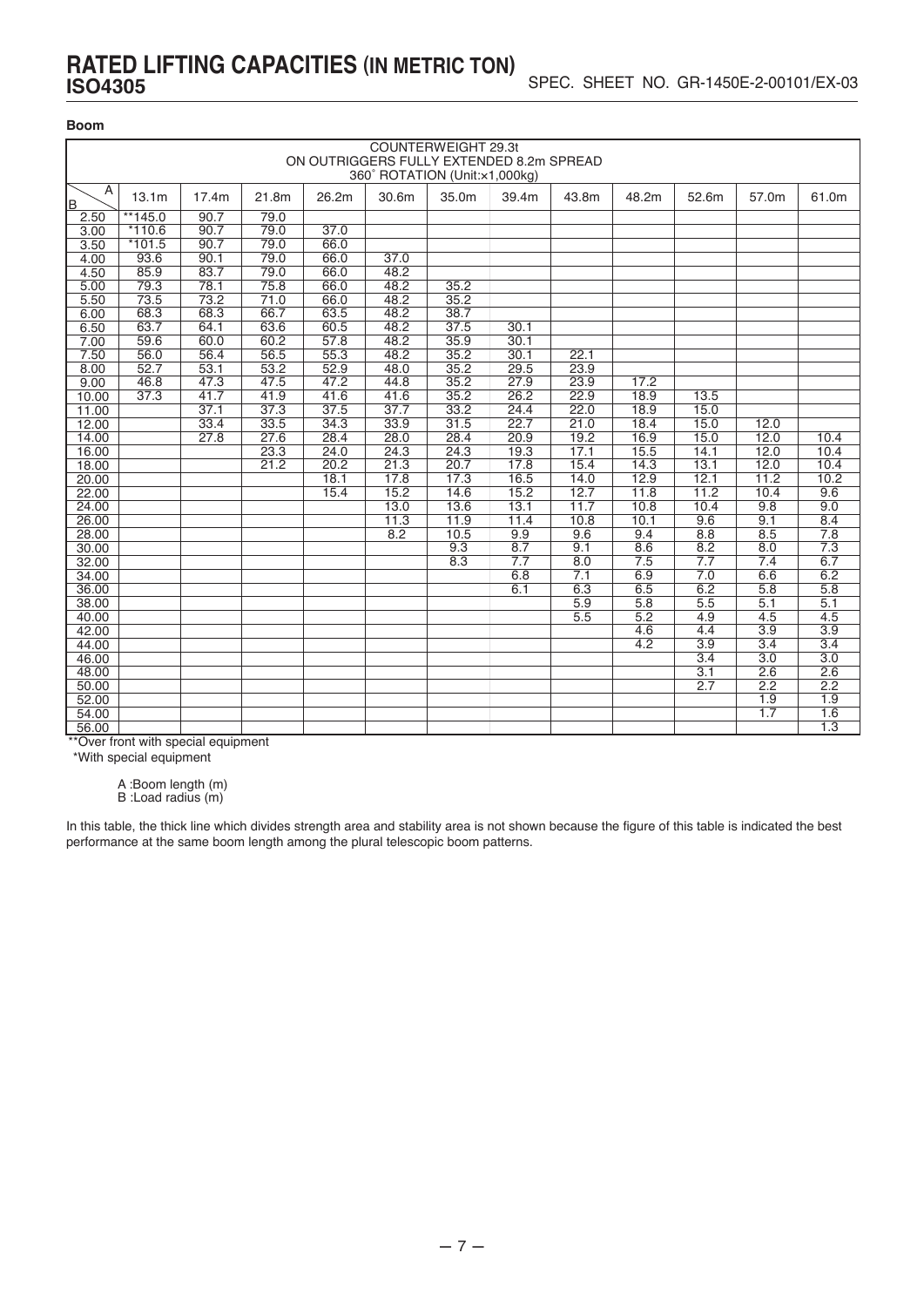**Jib**

|                 | COUNTERWEIGHT 29.3t                      |                  |                                      |                  |          |                  |  |                 |                  |                  |                                      |                  |              |                  |
|-----------------|------------------------------------------|------------------|--------------------------------------|------------------|----------|------------------|--|-----------------|------------------|------------------|--------------------------------------|------------------|--------------|------------------|
|                 | ON OUTRIGGERS FULLY EXTENDED 8.2m SPREAD |                  |                                      |                  |          |                  |  |                 |                  |                  |                                      |                  |              |                  |
|                 | 360° ROTATION                            |                  |                                      |                  |          |                  |  |                 |                  |                  |                                      |                  |              |                  |
|                 |                                          |                  | 61.0m Boom + 10.3m Manual offset iib |                  |          |                  |  |                 |                  |                  | 57.0m Boom + 10.3m Manual offset iib |                  |              |                  |
| $\mathsf{C}$    | $0°$ Tilt                                |                  | 20° Tilt                             |                  | 40° Tilt |                  |  | $\mathsf{C}$    | $0^{\circ}$ Tilt |                  | 20° Tilt                             |                  | 40° Tilt     |                  |
|                 | R                                        | W                | $\mathsf{R}$                         | W                | R        | W                |  |                 | R                | W                | R                                    | W                | $\mathsf{R}$ | W                |
| 81.5            | 13.2                                     | 5.5              | 17.3                                 | 5.5              | 20.3     | 5.2              |  | 81.5            | 11.8             | 6.2              | 15.7                                 | 6.2              | 18.6         | 5.8              |
| 81              | 13.9                                     | 5.5              | 18.1                                 | 5.5              | 21.0     | 5.1              |  | $\overline{81}$ | 12.5             | 6.2              | 16.5                                 | 6.2              | 19.2         | 5.8              |
| 80              | 15.9                                     | 5.5              | 19.7                                 | 5.4              | 22.4     | 4.9              |  | 80              | 14.0             | 6.2              | 18.0                                 | 6.2              | 20.5         | 5.6              |
| 79              | 17.2                                     | 5.5              | 21.3                                 | 5.3              | 23.7     | 4.8              |  | 79              | 15.5             | 6.2              | 19.2                                 | 6.0              | 21.7         | 5.4              |
| 78              | 18.8                                     | 5.5              | 22.5                                 | 5.1              | 25.1     | 4.7              |  | 78              | 16.9             | 6.2              | 20.5                                 | 5.8              | 22.9         | 5.3              |
| $\overline{77}$ | 20.3                                     | 5.5              | 23.8                                 | 4.9              | 26.3     | 4.5              |  | $\overline{77}$ | 18.4             | 6.2              | 21.8                                 | 5.6              | 24.1         | 5.1              |
| 76              | 21.9                                     | 5.5              | 25.3                                 | 4.8              | 27.6     | 4.4              |  | 76              | 19.8             | 6.2              | 23.1                                 | 5.5              | 25.3         | 5.0              |
| 75              | 23.3                                     | 5.3              | 26.6                                 | 4.7              | 28.8     | 4.3              |  | 75              | 21.1             | 6.1              | 24.3                                 | 5.3              | 26.5         | 4.9              |
| $\overline{73}$ | 26.1                                     | 5.0              | 29.2                                 | 4.4              | 31.2     | 4.1              |  | 73              | 23.6             | 5.7              | 26.7                                 | 5.0              | 28.7         | 4.6              |
| 70              | 29.8                                     | 4.5              | 32.9                                 | 4.1              | 34.6     | $\overline{3.8}$ |  | $\overline{70}$ | 27.2             | 5.2              | 30.1                                 | 4.6              | 31.9         | 4.3              |
| 68              | 32.3                                     | 4.3              | 35.2                                 | $\overline{3.9}$ | 36.8     | 3.6              |  | 68              | 29.4             | 4.9              | 32.4                                 | 4.4              | 34.0         | 4.1              |
| 65              | 35.9                                     | 4.0              | 38.6                                 | $\overline{3.6}$ | 39.9     | 3.4              |  | 65              | 32.7             | 4.5              | 35.6                                 | 4.1              | 37.0         | 3.9              |
| 63              | 38.0                                     | 3.7              | 40.8                                 | $\overline{3.5}$ | 42.0     | $\overline{3.3}$ |  | 63              | 35.0             | 4.3              | 37.5                                 | 3.9              | 38.9         | 3.7              |
| 60              | 41.3                                     | 3.4              | 43.7                                 | 3.2              | 45.0     | 3.1              |  | 60              | 38.0             | 4.0              | 40.5                                 | $\overline{3.7}$ | 41.8         | $\overline{3.6}$ |
| $\overline{58}$ | 43.4                                     | 3.2              | 45.8                                 | 3.0              | 46.7     | 2.9              |  | 58              | 40.1             | $\overline{3.9}$ | 42.5                                 | 3.6              | 43.4         | 3.4              |
| 55              | 46.4                                     | $\overline{3.0}$ | 48.6                                 | 2.8              | 49.4     | 2.7              |  | 55              | 42.9             | 3.6              | 45.2                                 | 3.4              | 46.1         | 3.3              |
| 53              | 48.2                                     | 2.8              | 50.4                                 | 2.7              | 51.1     | 2.6              |  | $\overline{53}$ | 44.6             | 3.4              | 46.9                                 | $\overline{3.3}$ | 47.6         | 3.2              |
| 50              | 50.8                                     | 2.5              | 52.6                                 | 2.3              | 53.1     | 2.2              |  | 50              | 47.2             | 3.2              | 49.1                                 | 3.0              | 49.6         | 2.8              |
| 48              | 52.2                                     | $\overline{2.2}$ | 54.0                                 | 2.0              | 54.5     | 1.9              |  | 48              | 48.7             | 2.9              | 50.5                                 | 2.7              | 50.9         | 2.6              |
| 45              | 54.3                                     | 1.8              | 56.1                                 | 1.7              | 56.4     | 1.6              |  | 45              | 50.7             | 2.4              | 52.4                                 | 2.3              | 52.8         | 2.2              |
| 43              | 55.7                                     | 1.6              | 57.3                                 | 1.4              |          |                  |  | 43              | 52.1             | $\overline{2.2}$ | 53.6                                 | 2.0              |              |                  |
| 40              | 57.7                                     | $\overline{1.3}$ | 59.2                                 | $\overline{1.2}$ |          |                  |  | 40              | 54.0             | 1.8              | 55.4                                 | 1.7              |              |                  |
| $\overline{38}$ | 58.9                                     | 1.1              | 60.2                                 | 1.0              |          |                  |  | 38              | 55.2             | 1.6              | 56.4                                 | 1.5              |              |                  |
| $\overline{35}$ | 60.8                                     | 0.9              | 61.8                                 | 0.8              |          |                  |  | $\overline{35}$ | 56.9             | 1.4              | 58.0                                 | 1.3              |              |                  |
| $\overline{33}$ |                                          |                  |                                      |                  |          |                  |  | 33              | 57.9             | $\overline{1.2}$ | 58.9                                 | 1.2              |              |                  |
| 30              |                                          |                  |                                      |                  |          |                  |  | $\overline{30}$ | 59.5             | 1.1              | 60.0                                 | 1.0              |              |                  |
| 28              |                                          |                  |                                      |                  |          |                  |  | 28              | 60.3             | 0.9              | 60.9                                 | 0.9              |              |                  |
| $\overline{25}$ |                                          |                  |                                      |                  |          |                  |  | 25              | 61.5             | 0.8              | 61.9                                 | 0.8              |              |                  |
| Ē               |                                          |                  |                                      |                  |          |                  |  | Ε               |                  |                  |                                      |                  |              |                  |

|                 |                                      |                  |          |                  |      |                                          | COUNTERWEIGHT 29.3t |      |      |           |  |  |
|-----------------|--------------------------------------|------------------|----------|------------------|------|------------------------------------------|---------------------|------|------|-----------|--|--|
|                 |                                      |                  |          |                  |      | ON OUTRIGGERS FULLY EXTENDED 8.2m SPREAD |                     |      |      |           |  |  |
| 360° ROTATION   |                                      |                  |          |                  |      |                                          |                     |      |      |           |  |  |
|                 | 52.6m Boom + 10.3m Manual offset jib |                  |          |                  |      |                                          |                     |      |      |           |  |  |
| C               | $0°$ Tilt                            |                  | 20° Tilt |                  |      | 40° Tilt                                 |                     | C    |      | $0°$ Tilt |  |  |
|                 | R                                    | W                | R        | W                | R    | W                                        |                     |      | R    |           |  |  |
| 81.5            | 10.3                                 | 7.2              | 14.3     | $\overline{7.2}$ | 17.3 | 6.8                                      |                     | 81.5 |      |           |  |  |
| 81              | 10.9                                 | $\overline{7.2}$ | 14.9     | 7.2              | 17.9 | 6.7                                      |                     | 81   |      |           |  |  |
| 80              | 12.3                                 | 7.2              | 16.3     | 7.2              | 19.1 | 6.5                                      |                     | 80   |      |           |  |  |
| 79              | 13.7                                 | 7.2              | 17.6     | 7.1              | 20.2 | 6.3                                      |                     | 79   |      |           |  |  |
| 78              | 15.0                                 | 7.2              | 18.8     | 6.9              | 21.4 | 6.1                                      |                     | 78   |      |           |  |  |
| 77              | 16.4                                 | 7.2              | 19.7     | 6.6              | 22.5 | 6.0                                      |                     | 77   |      |           |  |  |
| 76              | 17.6                                 | 7.2              | 21.1     | 6.4              | 23.5 | 5.8                                      |                     | 76   |      |           |  |  |
| 75              | 19.0                                 | 7.2              | 22.2     | 6.2              | 24.6 | 5.7                                      |                     | 75   | 11.3 |           |  |  |
| 73              | 21.3                                 | 6.8              | 24.4     | 5.9              | 26.7 | 5.4                                      |                     | 73   | 12.9 |           |  |  |
| $\overline{70}$ | 24.8                                 | 6.2              | 27.7     | 5.4              | 29.6 | 5.0                                      |                     | 70   | 15.2 |           |  |  |
| 68              | 26.9                                 | 5.9              | 29.7     | 5.2              | 31.5 | 4.8                                      |                     | 68   | 16.7 |           |  |  |
| 65              | 30.1                                 | 5.4              | 32.7     | 4.9              | 34.3 | 4.6                                      |                     | 65   | 18.9 |           |  |  |
| 63              | 32.1                                 | 5.2              | 34.6     | 4.7              | 36.0 | 4.4                                      |                     | 63   | 20.3 |           |  |  |
| 60              | 35.0                                 | 4.8              | 37.4     | 4.4              | 38.7 | 4.2                                      |                     | 60   | 22.4 |           |  |  |
| 58              | 36.8                                 | 4.5              | 39.2     | 4.2              | 40.4 | 4.1                                      |                     | 58   | 23.7 |           |  |  |
| 55              | 39.5                                 | $\overline{4.2}$ | 41.6     | 4.0              | 42.6 | $\overline{3.8}$                         |                     | 55   | 25.7 |           |  |  |
| 53              | 41.1                                 | 4.0              | 43.2     | 3.8              | 44.1 | $\overline{3.7}$                         |                     | 53   | 26.8 |           |  |  |
| 50              | 43.6                                 | $\overline{3.8}$ | 45.4     | $\overline{3.5}$ | 46.0 | $\overline{3.4}$                         |                     | 50   | 28.6 |           |  |  |
| 48              | 44.9                                 | 3.4              | 46.6     | 3.2              | 47.2 | 3.1                                      |                     | 48   | 29.7 |           |  |  |
| 45              | 46.8                                 | 2.9              | 48.5     | 2.7              | 48.9 | 2.6                                      |                     | 45   | 31.4 |           |  |  |
| 43              | 48.1                                 | 2.7              | 49.6     | 2.5              |      |                                          |                     | 43   | 32.4 |           |  |  |
| 40              | 49.9                                 | 2.3              | 51.2     | 2.1              |      |                                          |                     | 40   | 33.9 |           |  |  |
| 38              | 51.1                                 | 2.1              | 52.3     | 1.9              |      |                                          |                     | 38   | 34.9 |           |  |  |
| 35              | 52.9                                 | 1.8              | 54.0     | $\overline{1.7}$ |      |                                          |                     | 35   | 36.1 |           |  |  |
| 33              | 53.8                                 | 1.6              | 54.9     | 1.5              |      |                                          |                     | 33   | 36.9 |           |  |  |
| 30              | 55.3                                 | 1.4              | 56.1     | 1.3              |      |                                          |                     | 30   | 38.1 |           |  |  |
| 28              | 56.1                                 | 1.3              | 56.8     | 1.2              |      |                                          |                     | 28   | 38.7 |           |  |  |
| 25              | 57.3                                 | 1.1              | 57.7     | 1.1              |      |                                          |                     | 25   | 39.7 |           |  |  |
| 23              | 57.9                                 | 1.0              |          |                  |      |                                          |                     | 23   | 40.3 |           |  |  |
| 20              | 58.8                                 | 0.9              |          |                  |      |                                          |                     | 20   | 41.0 |           |  |  |
|                 |                                      |                  |          |                  |      |                                          |                     |      |      |           |  |  |

|                  |                                      |          |     |      |          | 360° ROTATION |      |                  |      |                                      |      |          |                  |
|------------------|--------------------------------------|----------|-----|------|----------|---------------|------|------------------|------|--------------------------------------|------|----------|------------------|
|                  | 52.6m Boom + 10.3m Manual offset iib |          |     |      |          |               |      |                  |      | 35.0m Boom + 10.3m Manual offset iib |      |          |                  |
| $0^{\circ}$ Tilt |                                      | 20° Tilt |     |      | 40° Tilt |               | C    | $0^{\circ}$ Tilt |      | 20° Tilt                             |      | 40° Tilt |                  |
| R                | W                                    | R        | W   | R    | W        |               |      | $\mathsf{R}$     | W    | R                                    | W    | R        | W                |
| 0.3              | $\overline{7.2}$                     | 14.3     | 7.2 | 17.3 | 6.8      |               | 81.5 |                  |      | 8.9                                  | 10.6 | 11.3     | 7:               |
| 0.9              | 7.2                                  | 14.9     | 7.2 | 17.9 | 6.7      |               | 81   |                  |      | 9.3                                  | 10.5 | 11.7     | 7:               |
| 2.3              | 7.2                                  | 16.3     | 7.2 | 19.1 | 6.5      |               | 80   |                  |      | 10.1                                 | 10.2 | 12.5     | $\overline{7}$ . |
| 3.7              | 7.2                                  | 17.6     | 7.1 | 20.2 | 6.3      |               | 79   |                  |      | 10.9                                 | 10.0 | 13.2     | 7.0              |
| 5.0              | 7.2                                  | 18.8     | 6.9 | 21.4 | 6.1      |               | 78   |                  |      | 11.9                                 | 9.7  | 14.0     | 6.9              |
| 6.4              | 7.2                                  | 19.7     | 6.6 | 22.5 | 6.0      |               | 77   |                  |      | 12.6                                 | 9.5  | 14.8     | 6.9              |
| 7.6              | 7.2                                  | 21.1     | 6.4 | 23.5 | 5.8      |               | 76   |                  |      | 13.3                                 | 9.3  | 15.5     | 6.8              |
| 9.0              | 7.2                                  | 22.2     | 6.2 | 24.6 | 5.7      |               | 75   | 11.3             | 14.1 | 14.1                                 | 9.1  | 16.2     | 6.               |
| 1.3              | 6.8                                  | 24.4     | 5.9 | 26.7 | 5.4      |               | 73   | 12.9             | 13.2 | 15.6                                 | 8.7  | 17.6     | 6.5              |
| 4.8              | 6.2                                  | 27.7     | 5.4 | 29.6 | 5.0      |               | 70   | 15.2             | 12.2 | 17.9                                 | 8.2  | 19.6     | 6.3              |
| 6.9              | 5.9                                  | 29.7     | 5.2 | 31.5 | 4.8      |               | 68   | 16.7             | 11.6 | 19.3                                 | 7.9  | 21.0     | 6.2              |
| 0.1              | 5.4                                  | 32.7     | 4.9 | 34.3 | 4.6      |               | 65   | 18.9             | 10.8 | 21.4                                 | 7.6  | 22.9     | 6.               |
| 2.1              | 5.2                                  | 34.6     | 4.7 | 36.0 | 4.4      |               | 63   | 20.3             | 10.4 | 22.8                                 | 7.4  | 24.2     | 6.0              |
| 5.0              | 4.8                                  | 37.4     | 4.4 | 38.7 | 4.2      |               | 60   | 22.4             | 9.9  | 24.8                                 | 7.1  | 26.0     | 5.9              |
| 6.8              | 4.5                                  | 39.2     | 4.2 | 40.4 | 4.1      |               | 58   | 23.7             | 9.6  | 26.0                                 | 6.9  | 27.2     | 5.8              |
| 9.5              | 4.2                                  | 41.6     | 4.0 | 42.6 | 3.8      |               | 55   | 25.7             | 9.1  | 27.8                                 | 6.7  | 28.9     | 5.8              |
| 1.1              | 4.0                                  | 43.2     | 3.8 | 44.1 | 3.7      |               | 53   | 26.8             | 8.7  | 29.0                                 | 6.5  | 29.9     | 5.               |
| $\overline{3.6}$ | $\overline{3.8}$                     | 45.4     | 3.5 | 46.0 | 3.4      |               | 50   | 28.6             | 8.3  | 30.6                                 | 6.4  | 31.5     | 5.               |
| $\overline{4.9}$ | $\overline{3.4}$                     | 46.6     | 3.2 | 47.2 | 3.1      |               | 48   | 29.7             | 8.0  | 31.7                                 | 6.3  | 32.4     | 5.               |
| 6.8              | 2.9                                  | 48.5     | 2.7 | 48.9 | 2.6      |               | 45   | 31.4             | 7.7  | 33.2                                 | 6.1  | 33.8     | 5.6              |
| $\overline{3.1}$ | 2.7                                  | 49.6     | 2.5 |      |          |               | 43   | 32.4             | 7.5  | 34.1                                 | 6.1  |          |                  |
| 9.9              | 2.3                                  | 51.2     | 2.1 |      |          |               | 40   | 33.9             | 7.2  | 35.5                                 | 6.0  |          |                  |
| 1.1              | 2.1                                  | 52.3     | 1.9 |      |          |               | 38   | 34.9             | 6.9  | 36.3                                 | 5.9  |          |                  |
| 2.9              | 1.8                                  | 54.0     | 1.7 |      |          |               | 35   | 36.1             | 6.4  | 37.5                                 | 5.9  |          |                  |
|                  |                                      |          |     |      |          |               |      |                  |      |                                      |      |          |                  |

6.1 5.7 5.4  $rac{3}{5.2}$ 5.0 4.8

38.1 39.1 39.7 40.4

5.8 5.4 5.2 5.0

7.3 7.2 7.1 7.0 6.9 6.9 6.8 6.7 6.5 6.3 6.2 6.1 6.0 5.9 5.8 5.8 5.7 5.7 5.7 5.6

C :Loaded boom angle (˚)

R :Load radius (m)

E

W:Rated lifting capacity (Unit:×1,000kg)

E :Number of parts of line

E

1 2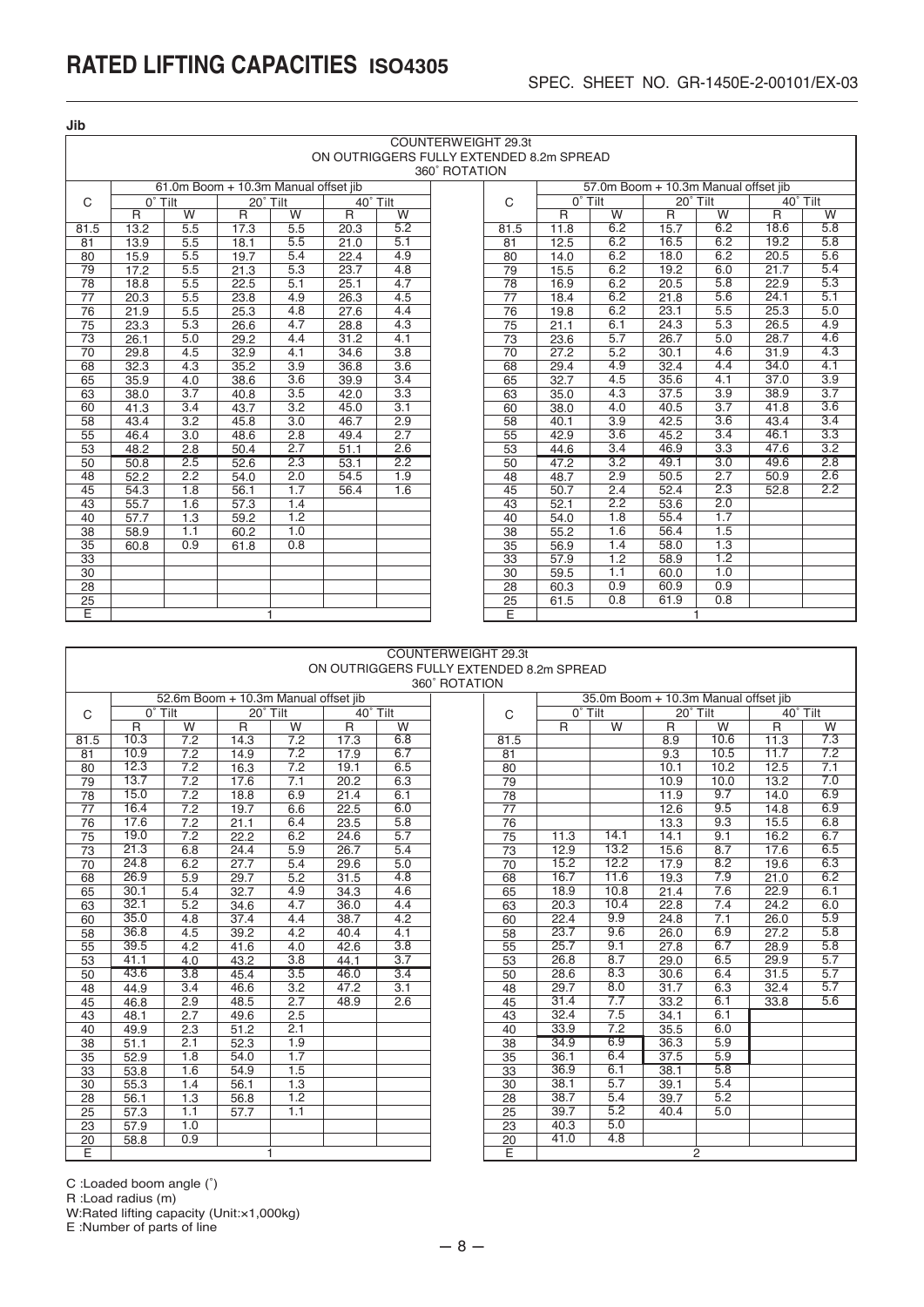| Jib  |                                                                 |                       |                                      |                       |           |                  |               |            |                      |                                      |              |          |              |            |
|------|-----------------------------------------------------------------|-----------------------|--------------------------------------|-----------------------|-----------|------------------|---------------|------------|----------------------|--------------------------------------|--------------|----------|--------------|------------|
|      | COUNTERWEIGHT 29.3t<br>ON OUTRIGGERS FULLY EXTENDED 8.2m SPREAD |                       |                                      |                       |           |                  |               |            |                      |                                      |              |          |              |            |
|      |                                                                 |                       |                                      |                       |           |                  | 360° ROTATION |            |                      |                                      |              |          |              |            |
|      |                                                                 |                       |                                      |                       |           |                  |               |            |                      |                                      |              |          |              |            |
| C    |                                                                 |                       | 61.0m Boom + 18.0m Manual offset iib |                       |           |                  |               | C          |                      | 57.0m Boom + 18.0m Manual offset iib |              |          |              |            |
|      | $0^{\circ}$ Tilt                                                |                       | 20° Tilt                             |                       | 40° Tilt  |                  |               |            | $0^{\circ}$ Tilt     |                                      | 20° Tilt     |          | 40° Tilt     | W          |
| 81.5 | $\mathsf{R}$<br>15.1                                            | W<br>$\overline{3.7}$ | R<br>22.4                            | W<br>$\overline{3.7}$ | R<br>27.2 | W<br>3.2         |               |            | $\mathsf{R}$<br>13.3 | W<br>4.0                             | $\mathsf{R}$ | W<br>4.0 | $\mathsf{R}$ |            |
| 81   | 16.1                                                            | 3.7                   | 23.0                                 | 3.7                   | 28.2      | 3.2              |               | 81.5<br>81 | 14.1                 | 4.0                                  | 20.2<br>21.1 | 4.0      | 24.8<br>25.6 | 3.3<br>3.3 |
| 80   | 17.7                                                            | 3.7                   | 25.0                                 | 3.7                   | 29.6      | 3.1              |               | 80         | 15.7                 | 4.0                                  | 22.7         | 4.0      | 27.1         | 3.3        |
| 79   | 19.6                                                            | $\overline{3.7}$      | 26.7                                 | 3.7                   | 31.2      | 3.1              |               | 79         | 17.3                 | 4.0                                  | 24.2         | 3.9      | 28.3         | 3.2        |
| 78   | 21.5                                                            | $\overline{3.7}$      | 28.3                                 | $\overline{3.6}$      | 32.6      | $\overline{3.0}$ |               | 78         | 19.0                 | 4.0                                  | 25.7         | 3.8      | 29.8         | 3.2        |
| 77   | 23.0                                                            | 3.7                   | 29.8                                 | 3.5                   | 34.0      | 3.0              |               | 77         | 20.6                 | 4.0                                  | 27.1         | 3.7      | 31.0         | 3.1        |
| 76   | 24.9                                                            | $\overline{3.7}$      | 31.4                                 | 3.4                   | 35.4      | $\overline{3.0}$ |               | 76         | 22.2                 | 4.0                                  | 28.6         | 3.7      | 32.4         | 3.1        |
| 75   | 26.6                                                            | 3.7                   | 32.7                                 | 3.3                   | 36.6      | 2.9              |               | 75         | 23.8                 | 4.0                                  | 30.0         | 3.6      | 33.6         | 3.1        |
| 73   | 29.7                                                            | 3.7                   | 35.5                                 | 3.1                   | 39.3      | 2.9              |               | 73         | 26.9                 | 4.0                                  | 32.7         | 3.5      | 36.0         | 3.0        |
| 70   | 33.9                                                            | 3.4                   | 39.3                                 | 2.9                   | 42.8      | 2.7              |               | 70         | 31.3                 | 4.0                                  | 36.6         | 3.3      | 39.5         | 2.9        |
| 68   | 36.7                                                            | 3.3                   | 41.9                                 | 2.8                   | 45.1      | 2.6              |               | 68         | 34.0                 | 3.8                                  | 39.1         | 3.2      | 41.6         | 2.8        |
| 65   | 40.6                                                            | 3.0                   | 45.6                                 | 2.6                   | 48.2      | 2.4              |               | 65         | 37.7                 | 3.5                                  | 42.5         | 3.0      | 44.8         | 2.8        |
| 63   | 43.3                                                            | 2.9                   | 47.9                                 | 2.5                   | 50.5      | 2.4              |               | 63         | 40.2                 | 3.4                                  | 44.7         | 2.9      | 46.8         | 2.7        |
| 60   | 46.8                                                            | 2.6                   | 51.3                                 | 2.4                   | 53.3      | 2.2              |               | 60         | 43.6                 | 3.1                                  | 48.0         | 2.8      | 49.8         | 2.6        |
| 58   | 49.2                                                            | 2.5                   | 53.3                                 | $\overline{2.2}$      | 55.3      | 2.2              |               | 58         | 45.9                 | 3.0                                  | 50.0         | 2.7      | 51.5         | 2.5        |
| 55   | 52.4                                                            | 2.3                   | 56.3                                 | 2.1                   | 57.8      | 2.0              |               | 55         | 49.0                 | 2.8                                  | 52.8         | 2.5      | 54.1         | 2.4        |
| 53   | 54.3                                                            | 2.1                   | 58.0                                 | 1.9                   | 59.1      | 1.7              |               | 53         | 50.9                 | 2.6                                  | 54.6         | 2.4      | 55.5         | 2.2        |
| 50   | 56.8                                                            | 1.7                   | 60.1                                 | 1.5                   | 60.9      | 1.3              |               | 50         | 53.5                 | 2.3                                  | 56.8         | 2.0      | 57.4         | 1.9        |
| 48   | 58.6                                                            | 1.5                   | 61.7                                 | 1.3                   | 62.2      | 1.1              |               | 48         | 55.0                 | 2.0                                  | 58.2         | 1.8      | 58.6         | 1.6        |
| 45   | 60.8                                                            | 1.1                   | 63.7                                 | 1.0                   | 64.1      | 0.9              |               | 45         | 57.3                 | 1.7                                  | 60.2         | 1.5      | 60.4         | 1.3        |
| 43   | 62.3                                                            | 0.9                   | 64.9                                 | 0.8                   |           |                  |               | 43         | 58.8                 | 1.5                                  | 61.4         | 1.3      |              |            |
| 40   |                                                                 |                       |                                      |                       |           |                  |               | 40         | 60.8                 | 1.2                                  | 63.1         | 1.0      |              |            |
| 38   |                                                                 |                       |                                      |                       |           |                  |               | 38         | 62.1                 | 1.0                                  | 64.3         | 0.9      |              |            |
| 35   |                                                                 |                       |                                      |                       |           |                  |               | 35         | 64.0                 | 0.8                                  |              |          |              |            |
| E    |                                                                 |                       |                                      |                       |           |                  |               | E          |                      |                                      |              | 1        |              |            |

#### COUNTERWEIGHT 29.3t ON OUTRIGGERS FULLY EXTENDED 8.2m SPREAD

|      | 360° ROTATION |     |          |                                      |          |     |  |              |                  |                  |          |                                      |          |     |  |
|------|---------------|-----|----------|--------------------------------------|----------|-----|--|--------------|------------------|------------------|----------|--------------------------------------|----------|-----|--|
|      |               |     |          | 52.6m Boom + 18.0m Manual offset jib |          |     |  |              |                  |                  |          | 35.0m Boom + 18.0m Manual offset jib |          |     |  |
| C    | $0°$ Tilt     |     | 20° Tilt |                                      | 40° Tilt |     |  | $\mathsf{C}$ | $0^{\circ}$ Tilt |                  | 20° Tilt |                                      | 40° Tilt |     |  |
|      | R             | W   | R        | W                                    | R        | W   |  |              | $\mathsf{R}$     | W                | R        | W                                    | R        | W   |  |
| 81.5 | 12.0          | 4.7 | 18.7     | 4.4                                  | 23.2     | 3.4 |  | 81.5         | 7.4              | 6.4              | 13.3     | 5.4                                  | 18.0     | 3.7 |  |
| 81   | 12.8          | 4.7 | 19.4     | 4.4                                  | 23.8     | 3.4 |  | 81           | 8.0              | 6.4              | 13.7     | 5.3                                  | 18.4     | 3.7 |  |
| 80   | 14.3          | 4.7 | 20.9     | 4.3                                  | 25.3     | 3.4 |  | 80           | 9.0              | 6.4              | 14.7     | 5.2                                  | 19.3     | 3.6 |  |
| 79   | 15.9          | 4.7 | 22.2     | 4.2                                  | 26.5     | 3.3 |  | 79           | 10.2             | 6.4              | 15.7     | 5.1                                  | 20.1     | 3.6 |  |
| 78   | 17.3          | 4.7 | 23.5     | 4.1                                  | 27.7     | 3.3 |  | 78           | 11.1             | 6.4              | 16.6     | 5.0                                  | 20.9     | 3.6 |  |
| 77   | 18.8          | 4.7 | 24.9     | 4.0                                  | 28.9     | 3.3 |  | 77           | 12.1             | 6.4              | 17.5     | 4.8                                  | 21.7     | 3.5 |  |
| 76   | 20.1          | 4.7 | 26.2     | 3.9                                  | 30.1     | 3.2 |  | 76           | 13.0             | 6.4              | 18.5     | 4.7                                  | 22.5     | 3.5 |  |
| 75   | 21.7          | 4.7 | 27.5     | 3.9                                  | 31.2     | 3.2 |  | 75           | 14.0             | 6.4              | 19.3     | 4.6                                  | 23.4     | 3.5 |  |
| 73   | 24.7          | 4.7 | 30.0     | 3.7                                  | 33.4     | 3.1 |  | 73           | 15.8             | 6.4              | 21.2     | 4.5                                  | 24.9     | 3.4 |  |
| 70   | 28.7          | 4.7 | 33.7     | 3.6                                  | 36.7     | 3.0 |  | 70           | 18.7             | 6.3              | 22.7     | 4.2                                  | 27.1     | 3.3 |  |
| 68   | 31.2          | 4.5 | 36.1     | 3.5                                  | 38.8     | 3.0 |  | 68           | 20.3             | 6.0              | 25.4     | 4.1                                  | 28.5     | 3.2 |  |
| 65   | 34.8          | 4.2 | 39.4     | 3.3                                  | 41.6     | 2.9 |  | 65           | 22.9             | 5.6              | 27.8     | 3.9                                  | 30.7     | 3.2 |  |
| 63   | 37.0          | 4.0 | 41.4     | 3.2                                  | 43.5     | 2.9 |  | 63           | 24.6             | 5.3              | 29.4     | 3.8                                  | 32.0     | 3.2 |  |
| 60   | 40.3          | 3.8 | 44.5     | 3.1                                  | 46.3     | 2.8 |  | 60           | 27.1             | 5.0              | 31.6     | 3.6                                  | 34.0     | 3.1 |  |
| 58   | 42.3          | 3.6 | 46.4     | 3.1                                  | 48.1     | 2.8 |  | 58           | 28.7             | 4.8              | 33.0     | 3.6                                  | 35.3     | 3.1 |  |
| 55   | 45.3          | 3.3 | 49.3     | 3.0                                  | 50.6     | 2.8 |  | 55           | 30.9             | 4.6              | 35.0     | 3.4                                  | 37.1     | 3.1 |  |
| 53   | 47.1          | 3.2 | 51.0     | 2.9                                  | 52.0     | 2.7 |  | 53           | 32.4             | 4.4              | 36.5     | 3.4                                  | 38.1     | 3.0 |  |
| 50   | 49.7          | 2.8 | 53.2     | 2.5                                  | 53.8     | 2.3 |  | 50           | 34.5             | 4.2              | 38.3     | 3.3                                  | 39.7     | 3.0 |  |
| 48   | 51.3          | 2.5 | 54.5     | 2.2                                  | 55.0     | 2.0 |  | 48           | 35.9             | 4.1              | 39.6     | 3.3                                  | 40.7     | 3.0 |  |
| 45   | 53.6          | 2.1 | 56.4     | 1.8                                  | 56.7     | 1.7 |  | 45           | 37.7             | 3.9              | 41.1     | 3.2                                  | 42.0     | 3.0 |  |
| 43   | 55.1          | 1.9 | 57.7     | 1.6                                  |          |     |  | 43           | 39.0             | 3.8              | 42.2     | 3.2                                  |          |     |  |
| 40   | 57.1          | 1.6 | 59.5     | 1.4                                  |          |     |  | 40           | 40.7             | 3.7              | 43.7     | 3.1                                  |          |     |  |
| 38   | 58.5          | 1.4 | 60.6     | 1.2                                  |          |     |  | 38           | 41.8             | 3.6              | 44.5     | 3.1                                  |          |     |  |
| 35   | 60.4          | 1.1 | 62.1     | 1.0                                  |          |     |  | 35           | 43.3             | 3.5              | 45.8     | 3.1                                  |          |     |  |
| 33   | 61.7          | 1.0 | 63.0     | 0.9                                  |          |     |  | 33           | 44.3             | 3.4              | 46.5     | 3.1                                  |          |     |  |
| 30   | 63.3          | 0.8 |          |                                      |          |     |  | 30           | 45.7             | $\overline{3.3}$ | 47.5     | 3.1                                  |          |     |  |
| 28   |               |     |          |                                      |          |     |  | 28           | 46.5             | 3.3              | 48.1     | 3.1                                  |          |     |  |
| 25   |               |     |          |                                      |          |     |  | 25           | 47.6             | 3.2              | 48.8     | 3.1                                  |          |     |  |
| 23   |               |     |          |                                      |          |     |  | 23           | 48.3             | 3.2              |          |                                      |          |     |  |
| 20   |               |     |          |                                      |          |     |  | 20           | 49.1             | 3.1              |          |                                      |          |     |  |
| Έ    |               |     |          | 1                                    |          |     |  | E            |                  |                  |          | $\mathbf{1}$                         |          |     |  |

C :Loaded boom angle (˚)

R :Load radius (m)

W:Rated lifting capacity (Unit:×1,000kg)

E :Number of parts of line

 $-9-$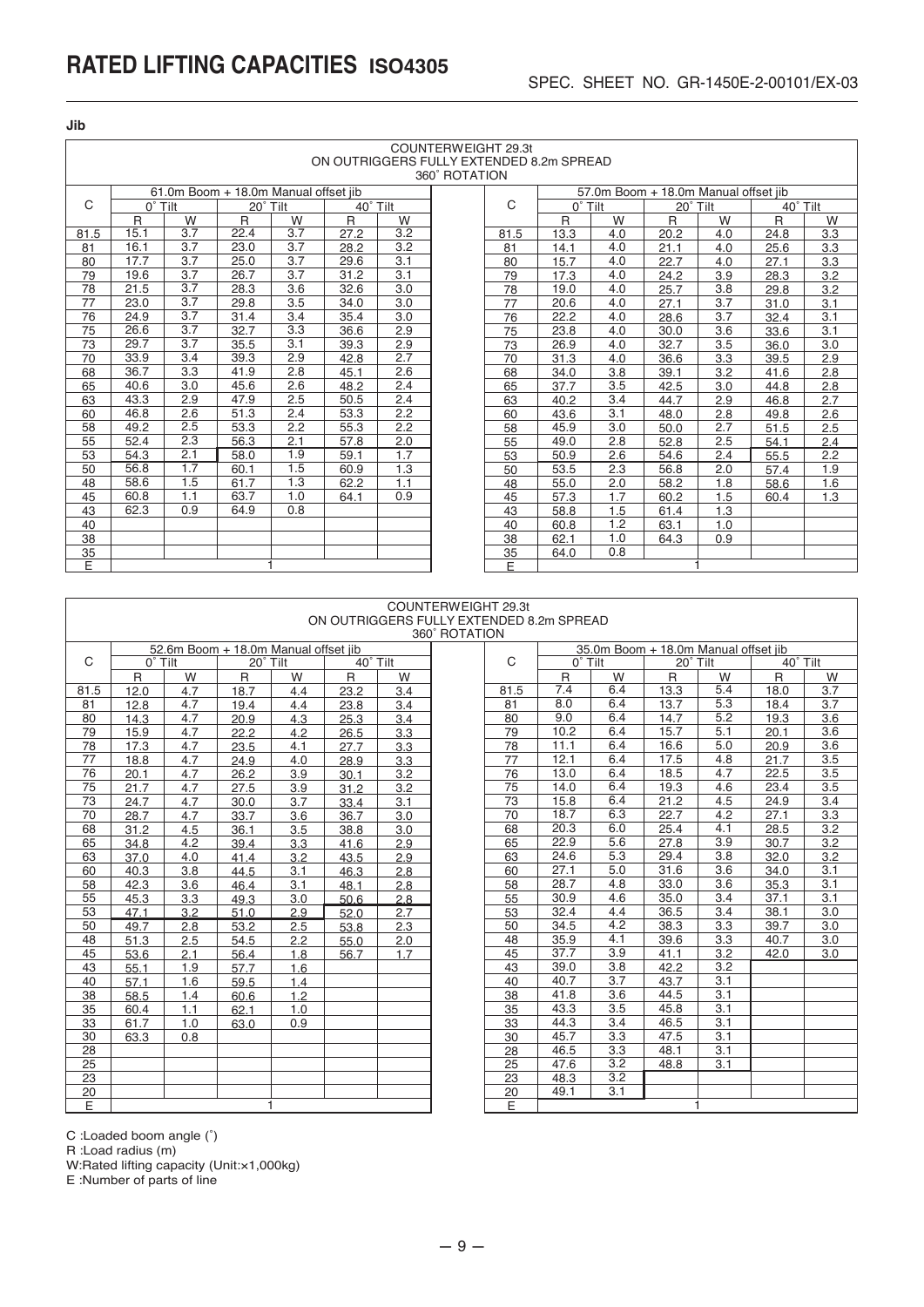**Jib**

|      |                  |     |                                      |     |                                          |                  | <b>COUNTERWEIGHT 18.2t</b> |      |                             |     |                                      |     |                            |                  |
|------|------------------|-----|--------------------------------------|-----|------------------------------------------|------------------|----------------------------|------|-----------------------------|-----|--------------------------------------|-----|----------------------------|------------------|
|      |                  |     |                                      |     | ON OUTRIGGERS FULLY EXTENDED 8.2m SPREAD |                  |                            |      |                             |     |                                      |     |                            |                  |
|      |                  |     |                                      |     |                                          |                  | 360° ROTATION              |      |                             |     |                                      |     |                            |                  |
|      |                  |     | 61.0m Boom + 10.3m Manual offset jib |     |                                          |                  |                            |      |                             |     | 57.0m Boom + 10.3m Manual offset jib |     |                            |                  |
| C    | $0^{\circ}$ Tilt |     | 20° Tilt                             |     | 40° Tilt                                 |                  |                            | C    | $\overline{0}^{\circ}$ Tilt |     | 20° Tilt                             |     | $\overline{40^\circ}$ Tilt |                  |
|      | $\mathsf{R}$     | W   | R                                    | W   | R                                        | W                |                            |      | R                           | W   | $\mathsf{R}$                         | W   | $\mathsf{R}$               | W                |
| 81.5 | 13.2             | 5.5 | 17.3                                 | 5.5 | 20.3                                     | 5.2              |                            | 81.5 | 11.8                        | 6.2 | 15.7                                 | 6.2 | 18.6                       | 5.8              |
| 81   | 13.9             | 5.5 | 18.1                                 | 5.5 | 21.0                                     | 5.1              |                            | 81   | 12.5                        | 6.2 | 16.5                                 | 6.2 | 19.2                       | 5.8              |
| 80   | 15.9             | 5.5 | 19.7                                 | 5.4 | 22.4                                     | 4.9              |                            | 80   | 14.0                        | 6.2 | 18.0                                 | 6.2 | 20.5                       | 5.6              |
| 79   | 17.2             | 5.5 | 21.3                                 | 5.3 | 23.7                                     | 4.8              |                            | 79   | 15.5                        | 6.2 | 19.2                                 | 6.0 | 21.7                       | 5.4              |
| 78   | 18.8             | 5.5 | 22.5                                 | 5.1 | 25.1                                     | 4.7              |                            | 78   | 16.9                        | 6.2 | 20.5                                 | 5.8 | 22.9                       | 5.3              |
| 77   | 20.3             | 5.5 | 23.8                                 | 4.9 | 26.3                                     | 4.5              |                            | 77   | 18.4                        | 6.2 | 21.8                                 | 5.6 | 24.1                       | 5.1              |
| 76   | 21.9             | 5.5 | 25.3                                 | 4.8 | 27.6                                     | 4.4              |                            | 76   | 19.8                        | 6.2 | 23.1                                 | 5.5 | 25.3                       | 5.0              |
| 75   | 23.3             | 5.3 | 26.6                                 | 4.7 | 28.8                                     | 4.3              |                            | 75   | 21.1                        | 6.1 | 24.3                                 | 5.3 | 26.5                       | 4.9              |
| 73   | 26.1             | 5.0 | 29.2                                 | 4.4 | 31.2                                     | 4.1              |                            | 73   | 23.6                        | 5.7 | 26.7                                 | 5.0 | 28.7                       | 4.6              |
| 70   | 29.8             | 4.5 | 32.9                                 | 4.1 | 34.6                                     | $\overline{3.8}$ |                            | 70   | 27.2                        | 5.2 | 30.1                                 | 4.6 | 31.9                       | 4.3              |
| 68   | 32.3             | 4.3 | 35.2                                 | 3.9 | 36.8                                     | 3.6              |                            | 68   | 29.4                        | 4.9 | 32.4                                 | 4.4 | 34.0                       | 4.1              |
| 65   | 35.9             | 4.0 | 38.6                                 | 3.6 | 39.9                                     | 3.4              |                            | 65   | 32.7                        | 4.5 | 35.6                                 | 4.1 | 37.0                       | 3.9              |
| 63   | 37.8             | 3.6 | 46.7                                 | 3.2 | 41.8                                     | 3.0              |                            | 63   | 35.0                        | 4.3 | 37.5                                 | 3.9 | 38.7                       | 3.7              |
| 60   | 40.4             | 2.7 | 43.0                                 | 2.5 | 44.2                                     | 2.3              |                            | 60   | 38.7                        | 3.5 | 40.0                                 | 3.2 | 41.2                       | $\overline{3.0}$ |
| 58   | 42.2             | 2.3 | 44.6                                 | 2.1 | 45.9                                     | 1.9              |                            | 58   | 40.3                        | 3.0 | 41.7                                 | 2.7 | 42.6                       | 2.6              |
| 55   | 44.8             | 1.7 | 47.3                                 | 1.5 | 48.3                                     | 1.5              |                            | 55   | 42.8                        | 2.4 | 44.0                                 | 2.2 | 45.1                       | 2.1              |
| 53   | 46.5             | 1.4 | 48.8                                 | 1.2 | 49.8                                     | 1.2              |                            | 53   | 44.4                        | 2.0 | 45.6                                 | 1.8 | 46.4                       | 1.7              |
| 50   | 49.0             | 1.0 | 51.1                                 | 0.9 | 51.9                                     | 0.8              |                            | 50   | 46.6                        | 1.6 | 47.8                                 | 1.4 | 48.6                       | 1.3              |
| 48   |                  |     |                                      |     |                                          |                  |                            | 48   | 48.2                        | 1.3 | 49.2                                 | 1.2 | 49.9                       | 1.1              |
| 45   |                  |     |                                      |     |                                          |                  |                            | 45   | 50.3                        | 0.9 | 51.3                                 | 0.8 | 51.8                       | 0.8              |
| E    |                  |     |                                      |     |                                          |                  | E                          |      |                             |     |                                      |     |                            |                  |

|                 | <b>COUNTERWEIGHT 18.2t</b><br>ON OUTRIGGERS FULLY EXTENDED 8.2m SPREAD |                  |                                      |                  |          |                  |               |                 |                  |                  |              |                                      |          |                  |
|-----------------|------------------------------------------------------------------------|------------------|--------------------------------------|------------------|----------|------------------|---------------|-----------------|------------------|------------------|--------------|--------------------------------------|----------|------------------|
|                 |                                                                        |                  |                                      |                  |          |                  |               |                 |                  |                  |              |                                      |          |                  |
|                 |                                                                        |                  |                                      |                  |          |                  | 360° ROTATION |                 |                  |                  |              |                                      |          |                  |
|                 |                                                                        |                  | 52.6m Boom + 10.3m Manual offset iib |                  |          |                  |               |                 |                  |                  |              | 35.0m Boom + 10.3m Manual offset jib |          |                  |
| C               | $0^{\circ}$ Tilt                                                       |                  | 20° Tilt                             |                  | 40° Tilt |                  |               | C               | $0^{\circ}$ Tilt |                  | 20° Tilt     |                                      | 40° Tilt |                  |
|                 | R.                                                                     | W                | R                                    | W                | R        | W                |               |                 | R                | W                | $\mathsf{R}$ | W                                    | R        | W                |
| 81.5            | 10.3                                                                   | 7.2              | 14.3                                 | 7.2              | 17.3     | 6.8              |               | 81.5            |                  |                  | 8.9          | 10.6                                 | 11.3     | $\overline{7.3}$ |
| 81              | 10.9                                                                   | 7.2              | 14.9                                 | 7.2              | 17.9     | 6.7              |               | 81              |                  |                  | 9.3          | 10.5                                 | 11.7     | 7.2              |
| 80              | 12.3                                                                   | 7.2              | 16.3                                 | 7.2              | 19.1     | 6.5              |               | 80              |                  |                  | 10.1         | 10.2                                 | 12.5     | 7.1              |
| 79              | 13.7                                                                   | 7.2              | 17.6                                 | 7.1              | 20.2     | 6.3              |               | 79              |                  |                  | 10.9         | 10.0                                 | 13.2     | 7.0              |
| 78              | 15.0                                                                   | 7.2              | 18.8                                 | 6.9              | 21.4     | 6.1              |               | 78              |                  |                  | 11.9         | 9.7                                  | 14.0     | 6.9              |
| $\overline{77}$ | 16.4                                                                   | 7.2              | 19.7                                 | 6.6              | 22.5     | 6.0              |               | $\overline{77}$ |                  |                  | 12.6         | 9.5                                  | 14.8     | 6.9              |
| 76              | 17.6                                                                   | 7.2              | 21.1                                 | 6.4              | 23.5     | 5.8              |               | 76              |                  |                  | 13.3         | 9.3                                  | 15.5     | 6.8              |
| 75              | 19.0                                                                   | 7.2              | 22.2                                 | 6.2              | 24.6     | 5.7              |               | 75              | 11.3             | 14.1             | 14.1         | 9.1                                  | 16.2     | 6.7              |
| 73              | 21.3                                                                   | 6.8              | 24.4                                 | 5.9              | 26.7     | 5.4              |               | $\overline{73}$ | 12.9             | 13.2             | 15.6         | 8.7                                  | 17.6     | 6.5              |
| 70              | 24.8                                                                   | 6.2              | 27.7                                 | 5.4              | 29.6     | 5.0              |               | 70              | 15.2             | 12.2             | 17.9         | 8.2                                  | 19.6     | 6.3              |
| 68              | 26.9                                                                   | 5.9              | 29.7                                 | 5.2              | 31.5     | 4.8              |               | 68              | 16.7             | 11.6             | 19.3         | 7.9                                  | 21.0     | 6.2              |
| 65              | 30.1                                                                   | 5.4              | 32.7                                 | 4.9              | 34.3     | 4.6              |               | 65              | 18.9             | 10.8             | 21.4         | $\overline{7.6}$                     | 22.9     | 6.1              |
| 63              | 32.1                                                                   | 5.2              | 34.6                                 | 4.7              | 36.0     | 4.4              |               | 63              | 20.3             | 10.4             | 22.8         | 7.4                                  | 24.2     | 6.0              |
| 60              | 35.6                                                                   | 4.3              | 37.0                                 | 3.8              | 38.3     | $\overline{3.6}$ |               | 60              | 22.4             | 9.9              | 24.8         | 7.1                                  | 26.0     | 5.9              |
| 58              | 37.1                                                                   | 3.7              | 38.5                                 | $\overline{3.3}$ | 39.7     | $\overline{3.1}$ |               | 58              | 23.7             | 9.6              | 26.0         | 6.9                                  | 27.2     | $\overline{5.8}$ |
| 55              | 39.5                                                                   | 3.0              | 40.9                                 | 2.7              | 41.9     | 2.5              |               | 55              | 25.7             | 9.1              | 27.8         | 6.7                                  | 28.9     | 5.8              |
| 53              | 41.0                                                                   | 2.5              | 42.3                                 | 2.3              | 43.2     | $\overline{2.2}$ |               | 53              | 26.8             | 8.3              | 29.0         | 6.5                                  | 29.9     | 5.7              |
| 50              | 43.2                                                                   | 2.0              | 44.6                                 | $\overline{1.8}$ | 45.3     | 1.7              |               | 50              | 28.5             | 7.2              | 30.6         | 6.4                                  | 31.5     | 5.7              |
| 48              | 44.6                                                                   | 1.7              | 45.8                                 | 1.6              | 46.5     | 1.5              |               | 48              | 29.6             | 6.7              | 31.8         | 6.1                                  | 32.4     | 5.7              |
| 45              | 46.7                                                                   | $\overline{1.3}$ | 47.7                                 | $\overline{1.2}$ | 48.3     | 1.1              |               | 45              | 31.2             | 5.9              | 33.1         | 5.5                                  | 33.7     | 5.3              |
| 43              | 47.2                                                                   | 1.1              | 49.0                                 | 1.0              |          |                  |               | 43              | 32.2             | 5.5              | 34.0         | 5.1                                  |          |                  |
| 40              | 49.2                                                                   | 0.8              |                                      |                  |          |                  |               | 40              | 33.6             | 4.9              | 35.3         | 4.6                                  |          |                  |
| 38              |                                                                        |                  |                                      |                  |          |                  |               | 38              | 34.5             | 4.6              | 36.1         | 4.3                                  |          |                  |
| 35              |                                                                        |                  |                                      |                  |          |                  |               | 35              | 35.9             | 4.2              | 37.3         | 4.0                                  |          |                  |
| 33              |                                                                        |                  |                                      |                  |          |                  |               | 33              | 36.7             | 4.0              | 38.0         | 3.8                                  |          |                  |
| $\overline{30}$ |                                                                        |                  |                                      |                  |          |                  |               | $\overline{30}$ | 37.8             | $\overline{3.6}$ | 39.0         | 3.5                                  |          |                  |
| 28              |                                                                        |                  |                                      |                  |          |                  |               | 28              | 38.5             | $\overline{3.5}$ | 39.5         | $\overline{3.3}$                     |          |                  |
| 25              |                                                                        |                  |                                      |                  |          |                  |               | 25              | 39.5             | $\overline{3.2}$ | 40.3         | 3.1                                  |          |                  |
| $\overline{23}$ |                                                                        |                  |                                      |                  |          |                  |               | $\overline{23}$ | 40.1             | 3.1              |              |                                      |          |                  |
| $\overline{20}$ |                                                                        |                  |                                      |                  |          |                  |               | $\overline{20}$ | 40.4             | 2.9              |              |                                      |          |                  |
| E               |                                                                        |                  |                                      |                  |          |                  |               | E               |                  |                  |              | $\overline{2}$                       |          |                  |

C :Loaded boom angle (˚)

R :Load radius (m)

E

W:Rated lifting capacity (Unit:×1,000kg)

E :Number of parts of line

E 1 2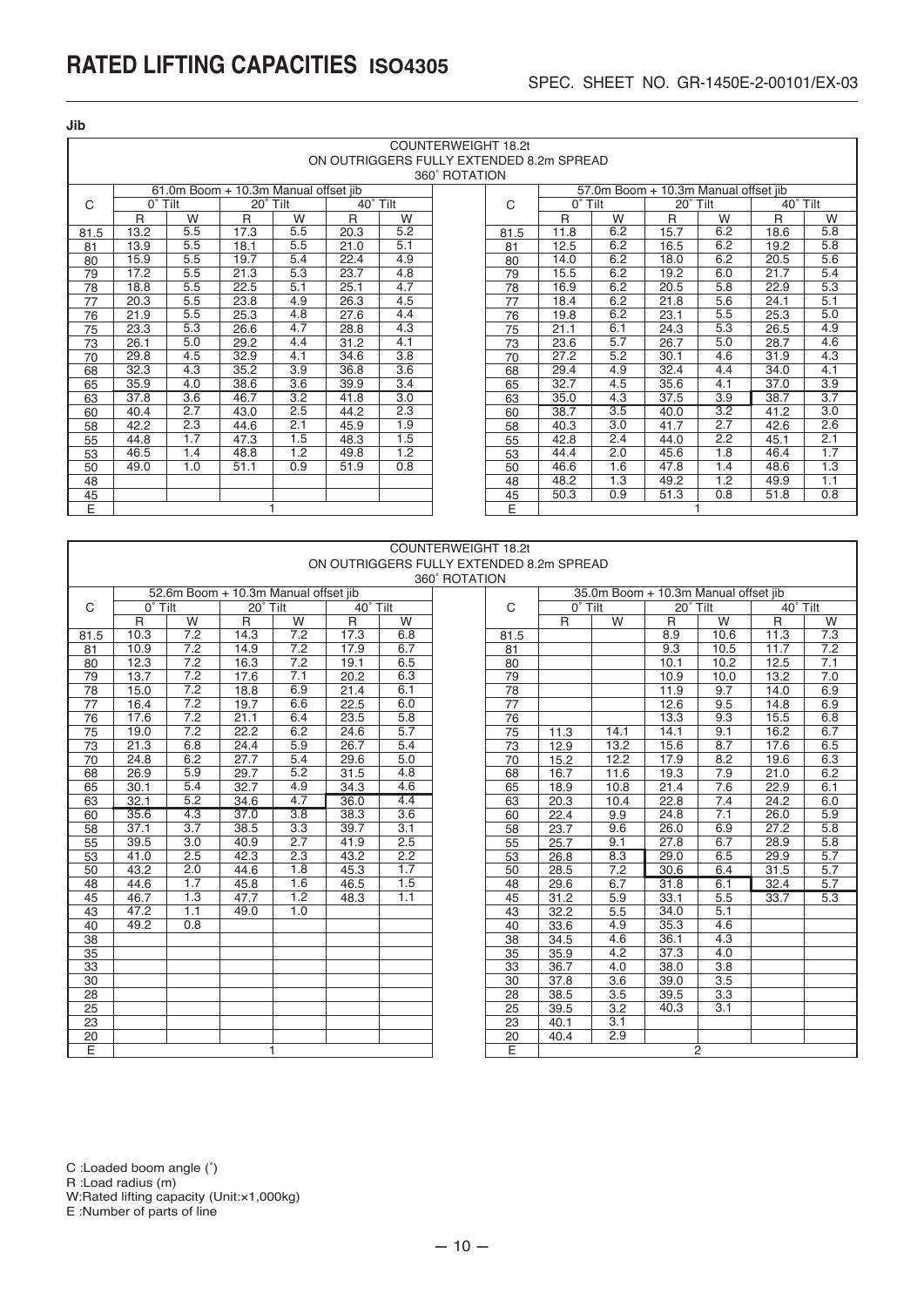**Jib**

|      |      |                  |                                      |                  |      |          | <b>COUNTERWEIGHT 18.2t</b>               |      |           |                  |          |     |                                      |     |
|------|------|------------------|--------------------------------------|------------------|------|----------|------------------------------------------|------|-----------|------------------|----------|-----|--------------------------------------|-----|
|      |      |                  |                                      |                  |      |          | ON OUTRIGGERS FULLY EXTENDED 8.2m SPREAD |      |           |                  |          |     |                                      |     |
|      |      |                  |                                      |                  |      |          | 360° ROTATION                            |      |           |                  |          |     |                                      |     |
|      |      |                  | 61.0m Boom + 18.0m Manual offset iib |                  |      |          |                                          |      |           |                  |          |     | 57.0m Boom + 18.0m Manual offset iib |     |
| C    |      | $0°$ Tilt        |                                      | 20° Tilt         |      | 40° Tilt |                                          | C    | $0°$ Tilt |                  | 20° Tilt |     | 40° Tilt                             |     |
|      | R    | W                | R                                    | W                | R    | W        |                                          |      | R         | W                | R        | W   | R                                    | W   |
| 81.5 | 15.1 | $\overline{3.7}$ | 22.4                                 | 3.7              | 27.2 | 3.2      |                                          | 81.5 | 13.3      | 4.0              | 20.2     | 4.0 | 24.8                                 | 3.3 |
| 81   | 16.1 | $\overline{3.7}$ | 23.0                                 | $\overline{3.7}$ | 28.2 | 3.2      |                                          | 81   | 14.1      | 4.0              | 21.1     | 4.0 | 25.6                                 | 3.3 |
| 80   | 17.7 | 3.7              | 25.0                                 | 3.7              | 29.6 | 3.1      |                                          | 80   | 15.7      | 4.0              | 22.7     | 4.0 | 27.1                                 | 3.3 |
| 79   | 19.6 | $\overline{3.7}$ | 26.7                                 | $\overline{3.7}$ | 31.2 | 3.1      |                                          | 79   | 17.3      | 4.0              | 24.2     | 3.9 | 28.3                                 | 3.2 |
| 78   | 21.5 | 3.7              | 28.3                                 | 3.6              | 32.6 | 3.0      |                                          | 78   | 19.0      | 4.0              | 25.7     | 3.8 | 29.8                                 | 3.2 |
| 77   | 23.0 | 3.7              | 29.8                                 | 3.5              | 34.0 | 3.0      |                                          | 77   | 20.6      | 4.0              | 27.1     | 3.7 | 31.0                                 | 3.1 |
| 76   | 24.9 | $\overline{3.7}$ | 31.4                                 | 3.4              | 35.4 | 3.0      |                                          | 76   | 22.2      | 4.0              | 28.6     | 3.7 | 32.4                                 | 3.1 |
| 75   | 26.6 | 3.7              | 32.7                                 | 3.3              | 36.6 | 2.9      |                                          | 75   | 23.8      | 4.0              | 30.0     | 3.6 | 33.6                                 | 3.1 |
| 73   | 29.7 | 3.7              | 35.5                                 | 3.1              | 39.3 | 2.9      |                                          | 73   | 26.9      | 4.0              | 32.7     | 3.5 | 36.0                                 | 3.0 |
| 70   | 33.9 | 3.4              | 39.3                                 | 2.9              | 42.8 | 2.7      |                                          | 70   | 31.3      | 4.0              | 36.6     | 3.3 | 39.5                                 | 2.9 |
| 68   | 36.7 | 3.3              | 41.9                                 | 2.8              | 45.1 | 2.6      |                                          | 68   | 34.0      | 3.8              | 39.1     | 3.2 | 41.6                                 | 2.8 |
| 65   | 40.6 | 3.0              | 45.5                                 | 2.6              | 48.2 | 2.2      |                                          | 65   | 37.7      | 3.5              | 42.5     | 3.0 | 44.8                                 | 2.8 |
| 63   | 42.6 | 2.6              | 47.4                                 | 2.1              | 49.7 | 1.9      |                                          | 63   | 40.2      | $\overline{3.3}$ | 44.6     | 2.7 | 46.5                                 | 2.4 |
| 60   | 45.5 | 1.9              | 50.0                                 | 1.6              | 52.1 | 1.4      |                                          | 60   | 42.8      | 2.5              | 47.1     | 2.1 | 49.0                                 | 1.9 |
| 58   | 47.4 | 1.5              | 51.6                                 | 1.2              | 53.8 | 1.1      |                                          | 58   | 44.7      | 2.1              | 48.8     | 1.8 | 50.6                                 | 1.6 |
| 55   | 50.2 | 1.0              | 54.3                                 | 0.8              |      |          |                                          | 55   | 47.4      | 1.6              | 51.2     | 1.3 | 52.8                                 | 1.2 |
| 53   | 52.2 | 0.8              |                                      |                  |      |          |                                          | 53   | 49.1      | 1.3              | 52.9     | 1.1 | 54.2                                 | 0.9 |
| 50   |      |                  |                                      |                  |      |          |                                          | 50   | 51.7      | 0.9              |          |     |                                      |     |
| 48   |      |                  |                                      |                  |      |          |                                          | 48   |           |                  |          |     |                                      |     |
| E    |      |                  |                                      |                  |      |          | Ε                                        |      |           |                  |          |     |                                      |     |

#### ON OUTRIGGERS FULLY EXTENDED 8.2m SPREAD COUNTERWEIGHT 18.2t 360˚ ROTATION

|      |                   |                  |                                      |                  |                   | ∪∪ເ              |
|------|-------------------|------------------|--------------------------------------|------------------|-------------------|------------------|
|      |                   |                  | 52.6m Boom + 18.0m Manual offset jib |                  |                   |                  |
| C    | $0^{\circ}$       | Tilt             | 20° Tilt                             |                  | 40° Tilt          |                  |
|      | R                 | W                | R                                    | W                | R                 | W                |
| 81.5 | 12.0              | 4.7              | 18.7                                 | 4.4              | 23.2              | 3.4              |
| 81   | 12.8              | 4.7              | 19.4                                 | 4.4              | $23.\overline{8}$ | 3.4              |
| 80   | $14.\overline{3}$ | 4.7              | 20.9                                 | 4.3              | 25.3              | 3.4              |
| 79   | 15.9              | 4.7              | 22.2                                 | 4.2              | 26.5              | 3.3              |
| 78   | 17.3              | 4.7              | 23.5                                 | $\overline{4.1}$ | 27.7              | $\overline{3.3}$ |
| 77   | 18.8              | 4.7              | 24.9                                 | 4.0              | 28.9              | $\overline{3.3}$ |
| 76   | 20.1              | 4.7              | 26.2                                 | $\overline{3.9}$ | 30.1              | 3.2              |
| 75   | 21.7              | 4.7              | 27.5                                 | 3.9              | 31.2              | $\overline{3.2}$ |
| 73   | 24.7              | 4.7              | 30.0                                 | $\overline{3.7}$ | 33.4              | $\overline{3.1}$ |
| 70   | 28.7              | 4.7              | 33.7                                 | 3.6              | 36.7              | 3.0              |
| 68   | 31.2              | 4.5              | 36.1                                 | $\overline{3.5}$ | 38.8              | $\overline{3.0}$ |
| 65   | 34.8              | $\overline{4.2}$ | 39.4                                 | 3.3              | 41.6              | 2.9              |
| 63   | 36.9              | 4.0              | 41.4                                 | 3.2              | 43.5              | 2.9              |
| 60   | 39.5              | 3.1              | 44.1                                 | 2.6              | 46.3              | 2.3              |
| 58   | 41.4              | 2.7              | 45.8                                 | 2.2              | 47.7              | 2.0              |
| 55   | 44.1              | 2.1              | 48.2                                 | 1.7              | 49.8              | 1.5              |
| 53   | 45.8              | 1.7              | 49.7                                 | 1.4              | 51.3              | 1.3              |
| 50   | 48.5              | 1.3              | 52.1                                 | 1.1              | 53.1              | 0.9              |
| 48   | 50.2              | 1.0              | 53.5                                 | 0.8              |                   |                  |
| 45   |                   |                  |                                      |                  |                   |                  |
| 43   |                   |                  |                                      |                  |                   |                  |
| 40   |                   |                  |                                      |                  |                   |                  |
| 38   |                   |                  |                                      |                  |                   |                  |
| 35   |                   |                  |                                      |                  |                   |                  |
| 33   |                   |                  |                                      |                  |                   |                  |
| 30   |                   |                  |                                      |                  |                   |                  |
| 28   |                   |                  |                                      |                  |                   |                  |
| 25   |                   |                  |                                      |                  |                   |                  |
| 23   |                   |                  |                                      |                  |                   |                  |
| 20   |                   |                  |                                      |                  |                   |                  |
| E    |                   |                  | 1                                    |                  |                   |                  |

|     |                                                            |              |                                                   |                                      |                                                                 | C    |                                                                                                       |                      |                                                                   |     | 40° Tilt                                                                                                                                                                            |                                                                                              |
|-----|------------------------------------------------------------|--------------|---------------------------------------------------|--------------------------------------|-----------------------------------------------------------------|------|-------------------------------------------------------------------------------------------------------|----------------------|-------------------------------------------------------------------|-----|-------------------------------------------------------------------------------------------------------------------------------------------------------------------------------------|----------------------------------------------------------------------------------------------|
| W   | $\mathsf{R}$                                               | W            | $\mathsf{R}$                                      | W                                    |                                                                 |      | $\mathsf{R}$                                                                                          | W                    | $\mathsf{R}$                                                      | W   | $\mathsf{R}$                                                                                                                                                                        | W                                                                                            |
| 4.7 | 18.7                                                       | 4.4          | 23.2                                              | 3.4                                  |                                                                 | 81.5 | 7.4                                                                                                   | 6.4                  | 13.3                                                              | 5.4 | 18.0                                                                                                                                                                                | $\overline{3.7}$                                                                             |
| 4.7 | 19.4                                                       | 4.4          | 23.8                                              | 3.4                                  |                                                                 | 81   | 8.0                                                                                                   | 6.4                  | 13.7                                                              | 5.3 | 18.4                                                                                                                                                                                | 3.7                                                                                          |
| 4.7 | 20.9                                                       | 4.3          | 25.3                                              | 3.4                                  |                                                                 | 80   | 9.0                                                                                                   | 6.4                  | 14.7                                                              | 5.2 | 19.3                                                                                                                                                                                | $\overline{3.6}$                                                                             |
| 4.7 | 22.2                                                       | 4.2          | 26.5                                              | 3.3                                  |                                                                 | 79   | 10.2                                                                                                  | 6.4                  | 15.7                                                              | 5.1 | 20.1                                                                                                                                                                                | 3.6                                                                                          |
| 4.7 | 23.5                                                       | 4.1          | 27.7                                              | 3.3                                  |                                                                 | 78   | 11.1                                                                                                  | 6.4                  | 16.6                                                              | 5.0 | 20.9                                                                                                                                                                                | 3.6                                                                                          |
| 4.7 | 24.9                                                       | 4.0          | 28.9                                              | 3.3                                  |                                                                 |      | 12.1                                                                                                  | 6.4                  | 17.5                                                              |     | 21.7                                                                                                                                                                                | $\overline{3.5}$                                                                             |
| 4.7 | 26.2                                                       |              | 30.1                                              |                                      |                                                                 |      | 13.0                                                                                                  | 6.4                  | 18.5                                                              |     | 22.5                                                                                                                                                                                | 3.5                                                                                          |
| 4.7 | 27.5                                                       | 3.9          | 31.2                                              |                                      |                                                                 |      | 14.0                                                                                                  | 6.4                  | 19.3                                                              |     | 23.4                                                                                                                                                                                | 3.5                                                                                          |
|     | 30.0                                                       |              | 33.4                                              |                                      |                                                                 |      | 15.8                                                                                                  | 6.4                  | 21.2                                                              |     |                                                                                                                                                                                     | $\overline{3.4}$                                                                             |
| 4.7 | 33.7                                                       | 3.6          | 36.7                                              | 3.0                                  |                                                                 | 70   | 18.7                                                                                                  | 6.3                  | 22.7                                                              |     | 27.1                                                                                                                                                                                | 3.3                                                                                          |
| 4.5 | 36.1                                                       | 3.5          | 38.8                                              | 3.0                                  |                                                                 | 68   | 20.3                                                                                                  | 6.0                  | 25.4                                                              | 4.1 | 28.5                                                                                                                                                                                | 3.2                                                                                          |
| 4.2 | 39.4                                                       | 3.3          | 41.6                                              | 2.9                                  |                                                                 | 65   | 22.9                                                                                                  | 5.6                  | 27.8                                                              | 3.9 | 30.7                                                                                                                                                                                | 3.2                                                                                          |
| 4.0 | 41.4                                                       | 3.2          | 43.5                                              |                                      |                                                                 |      | 24.6                                                                                                  |                      | 29.4                                                              |     | 32.0                                                                                                                                                                                | $\overline{3.2}$                                                                             |
| 3.1 | 44.1                                                       | 2.6          | 46.3                                              | 2.3                                  |                                                                 | 60   | 27.1                                                                                                  | 5.0                  | 31.6                                                              |     | 34.0                                                                                                                                                                                | 3.1                                                                                          |
|     |                                                            | 2.2          | 47.7                                              | 2.0                                  |                                                                 | 58   |                                                                                                       | 4.8                  | 33.0                                                              |     |                                                                                                                                                                                     | 3.1                                                                                          |
|     | 48.2                                                       |              | 49.8                                              | 1.5                                  |                                                                 | 55   | 30.9                                                                                                  | 4.6                  | 35.0                                                              |     |                                                                                                                                                                                     | 3.1                                                                                          |
|     | 49.7                                                       | 1.4          | 51.3                                              |                                      |                                                                 |      | 32.4                                                                                                  | 4.4                  | 36.5                                                              |     |                                                                                                                                                                                     | 3.0                                                                                          |
|     | 52.1                                                       |              | 53.1                                              |                                      |                                                                 |      | 34.5                                                                                                  |                      | 38.3                                                              |     |                                                                                                                                                                                     | 3.0                                                                                          |
|     |                                                            | 0.8          |                                                   |                                      |                                                                 |      | 35.9                                                                                                  |                      | 39.6                                                              |     |                                                                                                                                                                                     | 3.0                                                                                          |
|     |                                                            |              |                                                   |                                      |                                                                 |      |                                                                                                       |                      | 41.1                                                              |     |                                                                                                                                                                                     | 3.0                                                                                          |
|     |                                                            |              |                                                   |                                      |                                                                 | 43   | 39.0                                                                                                  | 3.8                  | 42.2                                                              |     |                                                                                                                                                                                     |                                                                                              |
|     |                                                            |              |                                                   |                                      |                                                                 |      |                                                                                                       |                      | 43.7                                                              |     |                                                                                                                                                                                     |                                                                                              |
|     |                                                            |              |                                                   |                                      |                                                                 | 38   | 41.7                                                                                                  | 3.4                  | 44.5                                                              |     |                                                                                                                                                                                     |                                                                                              |
|     |                                                            |              |                                                   |                                      |                                                                 |      | 43.2                                                                                                  |                      | 45.7                                                              |     |                                                                                                                                                                                     |                                                                                              |
|     |                                                            |              |                                                   |                                      |                                                                 |      | 44.3                                                                                                  |                      | 46.4                                                              |     |                                                                                                                                                                                     |                                                                                              |
|     |                                                            |              |                                                   |                                      |                                                                 | 30   | 45.5                                                                                                  |                      | 47.4                                                              |     |                                                                                                                                                                                     |                                                                                              |
|     |                                                            |              |                                                   |                                      |                                                                 | 28   | 46.3                                                                                                  | 2.5                  | 47.9                                                              |     |                                                                                                                                                                                     |                                                                                              |
|     |                                                            |              |                                                   |                                      |                                                                 | 25   | 47.4                                                                                                  | 2.3                  | 48.6                                                              | 2.2 |                                                                                                                                                                                     |                                                                                              |
|     |                                                            |              |                                                   |                                      |                                                                 | 23   | 48.1                                                                                                  | 2.2                  |                                                                   |     |                                                                                                                                                                                     |                                                                                              |
|     |                                                            |              |                                                   |                                      |                                                                 | 20   | 48.9                                                                                                  | 2.1                  |                                                                   |     |                                                                                                                                                                                     |                                                                                              |
|     |                                                            |              |                                                   |                                      |                                                                 | E    |                                                                                                       |                      |                                                                   |     |                                                                                                                                                                                     |                                                                                              |
|     | $0^{\circ}$ Tilt<br>4.7<br>2.7<br>2.1<br>1.7<br>1.3<br>1.0 | 45.8<br>53.5 | 20° Tilt<br>$\overline{3.9}$<br>3.7<br>1.7<br>1.1 | 52.6m Boom + 18.0m Manual offset jib | 40° Tilt<br>$\overline{3.2}$<br>3.2<br>3.1<br>2.9<br>1.3<br>0.9 |      | <b>PULLATION</b><br>77<br>76<br>75<br>$\overline{73}$<br>63<br>53<br>50<br>48<br>45<br>40<br>35<br>33 | 28.7<br>37.7<br>40.7 | $0°$ Tilt<br>5.3<br>4.2<br>4.1<br>3.9<br>3.7<br>3.1<br>2.9<br>2.7 |     | 20° Tilt<br>4.8<br>4.7<br>4.6<br>4.5<br>$4.\overline{2}$<br>3.8<br>3.6<br>3.6<br>3.4<br>3.4<br>3.3<br>3.3<br>$\overline{3.2}$<br>3.2<br>3.1<br>3.1<br>2.8<br>2.7<br>2.5<br>2.3<br>1 | 35.0m Boom + 18.0m Manual offset jib<br>24.9<br>35.3<br>37.1<br>38.1<br>39.7<br>40.7<br>42.0 |

C :Loaded boom angle (˚)

R :Load radius (m)

W:Rated lifting capacity (Unit:×1,000kg)

E :Number of parts of line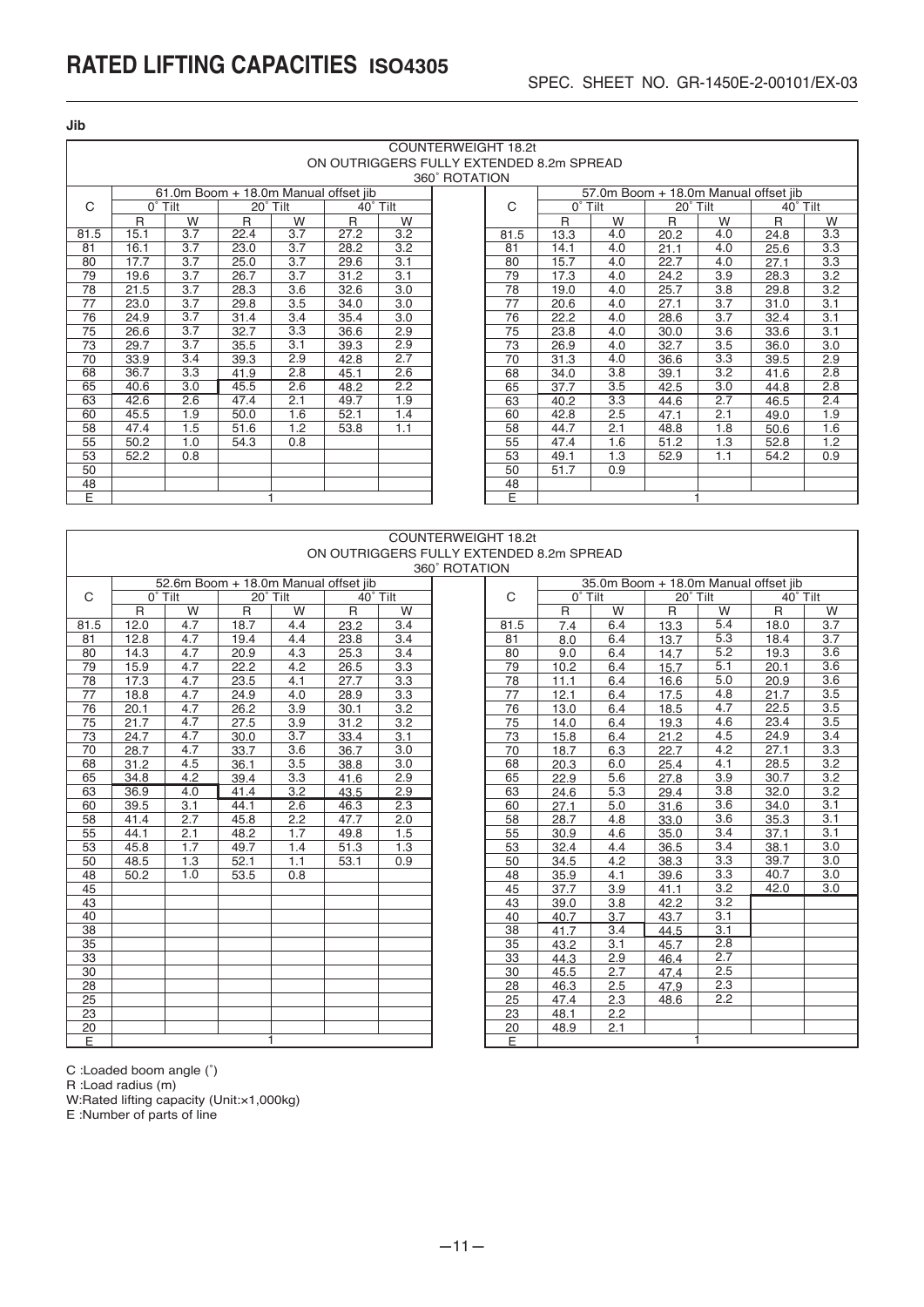#### **NOTES FOR "ON OUTRIGGERS" TABLE**

- 1. Rated lifting capacities shown in the table are based on condition that crane is set on firm level surface. Those above thick lines are based on crane strength and those below, on its stability. (Excluding the table shown in page 7)
- 2. Rated lifting capacities based on crane stability are according to ISO4305.
- 3. The mass of the hook (1,080 kg for 100t capacity, 610 kg for 45t capacity, 300 kg for 7.2 t capacity), slings and all similarly used load handling devices must be considered as part of the load and must be deducted from the lifting capacities.
- 4. For rated lifting capacity of single top, reduce the rated lifting capacities of relevant boom according to a weight reduction for auxiliary load handling equipment. Capacities of single top shall not exceed 7,200 kg including main boom hook mass and the net capacity must be so reduced.
- 5. Standard number of parts of line for each boom length is as shown below. Load per line should not surpass 70.6 kN {7,200 kgf} for main winch and auxiliary winch.

| Boom length                | 13.1m |    | 17.4m<br>21.8m<br>26.2m |    |                            |    |          |    |    |    |          |    |
|----------------------------|-------|----|-------------------------|----|----------------------------|----|----------|----|----|----|----------|----|
|                            |       |    |                         |    | Telescoping conditions (%) |    |          |    |    |    |          |    |
| Tele.1                     | 0     | 0  | 0                       | 0  | 0                          | 0  | 45       | 0  | 0  | 0  | 45       | 0  |
| Tele <sub>.2</sub>         | 0     | 0  | 45                      | 0  | 0                          | 0  | 45       | 45 | 0  | 0  | 45       | 45 |
| Tele.3                     | 0     | 0  | 0                       | 45 | 0                          | 0  | 0        | 45 | 0  | 45 | 45       | 45 |
| Tele.4                     | 0     | 0  | 0                       | 0  | 0                          | 45 | 0        | 0  | 45 | 45 | $\Omega$ | 45 |
| Tele.5                     | 0     | 45 | 0                       | 0  | 90                         | 45 | $\Omega$ | 0  | 90 | 45 | 0        | 0  |
| Number of<br>parts of line | 22    | 6  | 14                      | 14 | 6                          | 6  | 12       | 12 | 6  | 6  | 10       | 9  |

| Boom length                |    | 39.4m<br>35.0m<br>30.6m |    |    |    |                            |    |    |    |    |    |
|----------------------------|----|-------------------------|----|----|----|----------------------------|----|----|----|----|----|
|                            |    |                         |    |    |    | Telescoping conditions (%) |    |    |    |    |    |
| Tele.1                     |    | 0                       | 90 | 45 | 0  | 45                         | 90 | 0  |    | 90 | 45 |
| Tele <sub>.2</sub>         |    | 45                      | 45 | 45 |    | 45                         | 45 | 45 |    | 45 | 45 |
| Tele.3                     |    | 45                      | 45 | 45 | 45 | 45                         | 45 | 45 | 90 | 45 | 45 |
| Tele.4                     | 90 | 45                      | 0  | 45 | 90 | 45                         | 45 | 45 | 90 | 45 | 45 |
| Tele <sub>.5</sub>         | 90 | 45                      | 0  | 0  | 90 | 45                         | 0  | 90 | 90 | 45 | 90 |
| Number of<br>parts of line | 6  | 6                       | 8  | 8  | 6  | 6                          |    | 6  | 4  | 6  | 6  |

| Boom length                |                | 43.8m |    |    |                            | 48.2m |    |    | 52.6m | 57.0m | 61.0m |
|----------------------------|----------------|-------|----|----|----------------------------|-------|----|----|-------|-------|-------|
|                            |                |       |    |    | Telescoping conditions (%) |       |    |    |       |       |       |
| Tele.1                     | 0              | 45    | 90 | 90 | 0                          | 90    | 45 | 45 | 90    | 90    | 100   |
| Tele.2                     | 45             | 45    | 90 | 45 | 90                         | 90    | 90 | 90 | 90    | 90    | 100   |
| Tele.3                     | 90             | 45    | 45 | 45 | 90                         | 90    | 90 | 90 | 90    | 90    | 100   |
| Tele.4                     | 90             | 90    | 45 | 45 | 90                         | 45    | 90 | 90 | 90    | 90    | 100   |
| Tele.5                     | 90             | 90    | 45 | 90 | 90                         | 45    | 45 | 90 | 45    | 90    | 100   |
| Number of<br>parts of line | $\overline{4}$ | 4     | 4  | 4  | 4                          | 4     | 4  | 4  | 4     | 4     | 4     |

The lifting capacity data stowed in the AUTOMATIC MOMENT LIMITER (AML) is based on the standard number of parts of line listed in the chart.

Maximum lifting capacity is restricted by the number of parts of line of AUTOMATIC MOMENT LIMITER (AML).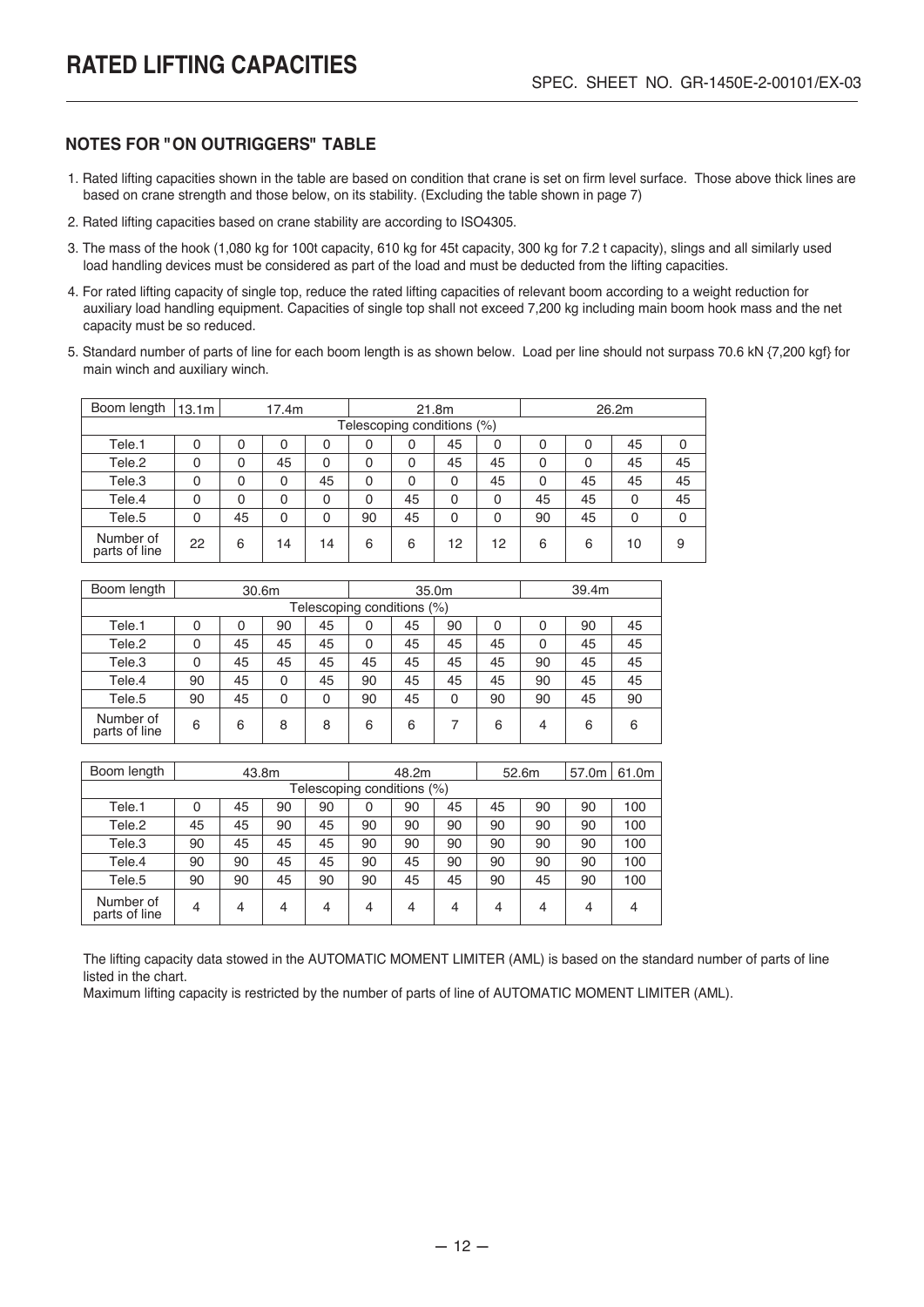|        | <b>WITHOUT COUNTERWEIGHT</b><br>ON-RUBBER STATIONARY (Unit: x 1,000kg) |                                                                        |                |                     |                |                           |    |       |    |               |    |       |  |  |
|--------|------------------------------------------------------------------------|------------------------------------------------------------------------|----------------|---------------------|----------------|---------------------------|----|-------|----|---------------|----|-------|--|--|
|        |                                                                        |                                                                        |                | Over front and rear |                |                           |    |       |    | 360° Rotation |    |       |  |  |
| A      |                                                                        | 13.1 <sub>m</sub>                                                      |                | 17.4m               |                | 21.8m                     |    | 13.1m |    | 17.4m         |    | 21.8m |  |  |
| B      | C                                                                      |                                                                        | $\overline{C}$ |                     | $\overline{C}$ |                           | C  |       | C  |               | C  |       |  |  |
| 2.50   | 73                                                                     | 10.0                                                                   | 78             | 10.0                | 80             | 10.0                      | 73 | 10.0  | 78 | 10.0          | 80 | 10.0  |  |  |
| 3.00   | 71                                                                     | 10.0                                                                   | 76             | 10.0                | 79             | 10.0                      | 71 | 10.0  | 76 | 10.0          | 79 | 10.0  |  |  |
| 3.50   | 68                                                                     | 10.0                                                                   | 74             | 10.0                | 78             | 10.0                      | 68 | 9.9   | 74 | 10.0          | 78 | 10.0  |  |  |
| 4.00   | 66                                                                     | 10.0                                                                   | 72             | 10.0                | 76             | 10.0                      | 66 | 8.0   | 72 | 9.7           | 76 | 10.0  |  |  |
| 4.50   | 63                                                                     | 10.0                                                                   | 71             | 10.0                | 75             | 10.0                      | 63 | 6.4   | 71 | 8.1           | 75 | 9.0   |  |  |
| 5.00   | 61                                                                     | 7.7<br>5.1<br>6.8<br>9.2<br>69<br>10.0<br>74<br>10.0<br>61<br>74<br>69 |                |                     |                |                           |    |       |    |               |    |       |  |  |
| 5.50   | 58                                                                     | 5.7<br>8.0<br>67<br>9.5<br>72<br>6.6<br>10.0<br>58<br>4.0<br>72<br>67  |                |                     |                |                           |    |       |    |               |    |       |  |  |
| 6.00   | 55                                                                     | 6.9<br>8.4<br>3.0<br>4.7<br>9.1<br>65<br>71<br>65<br>71<br>55          |                |                     |                |                           |    |       |    |               |    | 5.6   |  |  |
| 6.50   | 52                                                                     | 5.9                                                                    | 63             | 7.4                 | 69             | 8.1                       | 52 | 2.1   | 63 | 3.9           | 69 | 4.8   |  |  |
| 7.00   | 49                                                                     | 5.1                                                                    | 61             | 6.5                 | 68             | 7.4                       |    |       | 61 | 3.1           | 68 | 4.1   |  |  |
| 7.50   | 46                                                                     | 4.3                                                                    | 59             | 5.8                 | 67             | 6.6                       |    |       | 59 | 2.4           | 67 | 3.3   |  |  |
| 8.00   | 43                                                                     | 3.3                                                                    | 57             | 5.1                 | 65             | 5.9                       |    |       | 57 | 1.7           | 65 | 2.7   |  |  |
| 9.00   | 35                                                                     | 1.8                                                                    | 53             | 3.7                 | 62             | 4.6                       |    |       |    |               | 62 | 1.7   |  |  |
| 10.00  |                                                                        |                                                                        | 49             | 2.4                 | 59             | 3.4                       |    |       |    |               |    |       |  |  |
| 11.00  |                                                                        | 56<br>2.4<br>1.5<br>44                                                 |                |                     |                |                           |    |       |    |               |    |       |  |  |
| 12.00  |                                                                        |                                                                        |                |                     | 52             | 1.7                       |    |       |    |               |    |       |  |  |
| D      |                                                                        | $\Omega$                                                               |                | 40                  |                | 50                        |    | 47    |    | 56            |    | 59    |  |  |
|        |                                                                        |                                                                        |                |                     |                | Telescoping conditions(%) |    |       |    |               |    |       |  |  |
| Tele.1 | $\Omega$<br>$\Omega$<br>0<br>$\Omega$<br>$\Omega$<br>0                 |                                                                        |                |                     |                |                           |    |       |    |               |    |       |  |  |

| ICIC.1             |  |  |    |  |  |    |  |  |  |  |  |  |
|--------------------|--|--|----|--|--|----|--|--|--|--|--|--|
| Tele.2             |  |  |    |  |  |    |  |  |  |  |  |  |
| Tele.3             |  |  |    |  |  |    |  |  |  |  |  |  |
| Tele.4             |  |  |    |  |  |    |  |  |  |  |  |  |
| Tele <sub>.5</sub> |  |  | ററ |  |  | 9C |  |  |  |  |  |  |
|                    |  |  |    |  |  |    |  |  |  |  |  |  |

NOTE: The lifting capacity data stowed in the AUTOMATIC MOMENT LIMITER (AML) is based on the standard number of parts of line listed in the chart.

Standard number of parts of line for on-rubber operation should be according to the chart.

A :Boom length (m)

B :Load radius (m)

C :Loaded boom angle (˚)

D :Minimum boom angle (˚) for indicated length (no load)

E :Number of parts of line

#### **WORKING AREA**

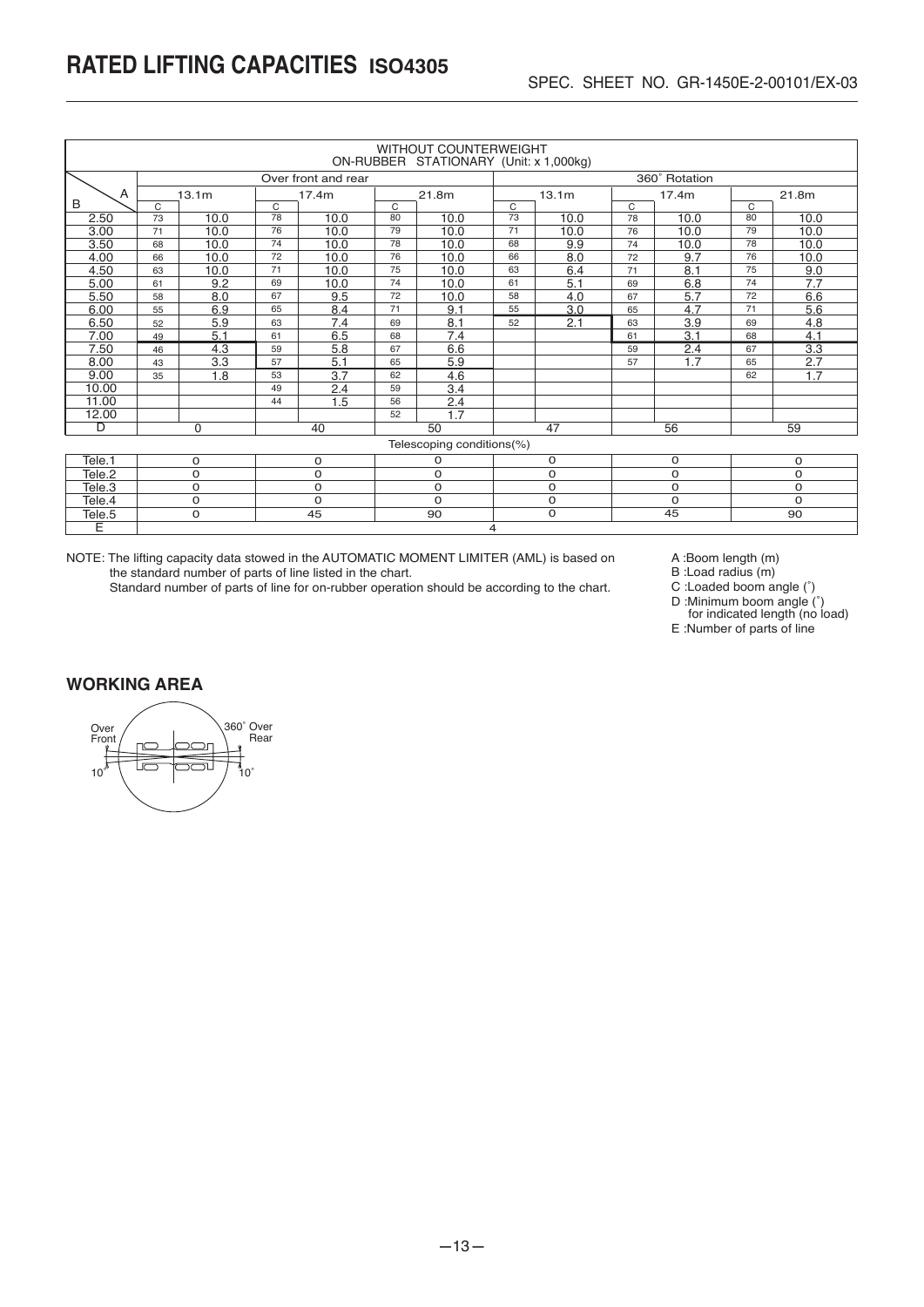#### **NOTES FOR "ON RUBBER" TABLES**

- 1. Rated lifting capacities shown in the table are based on condition that crane is set on firm level surface, with suspension lock applied. Those above thick lines are based on tire capacity and those below, on crane stability. They are based on actual load radius increased by tire deformation and boom deflection.
- 2. Rated lifting capacities based on crane stability are according to ISO4305.
- 3. The mass of the hook (1,080 kg for 100t capacity, 610 kg for 45t capacity, 300 kg for 7.2t capacity), slings and all similarly used load handling devices must be considered as part of the load and must be deducted from the lifting capacities.
- 4. For rated lifting capacity of single top, reduce the rated lifting capacities of relevant boom according to weight reductions for auxiliary load handling equipment. Capacities of single top shall not exceed 7,200 kg including main hook.
- 5. On-rubber lifting with "jib" is not permitted. Maximum permissible boom length is 21.8 m.
- 6. Tires should be inflated to their correct air pressure of 650kPa.
- 7. Standard number of parts of line for on-rubber operation should be according to the following table. Load per line should not surpass 70.6 kN {7,200 kgf} for main winch and auxiliary winch.

| Boom length             | 13.1m                      | 17.4m | 21.8m |
|-------------------------|----------------------------|-------|-------|
|                         | Telescoping conditions (%) |       |       |
| Tele.1                  |                            |       |       |
| Tele.2                  |                            |       |       |
| Tele.3                  |                            |       |       |
| Tele.4                  |                            |       |       |
| Tele.5                  |                            |       |       |
| Number of parts of line |                            |       |       |

The lifting capacity data stowed in the AUTOMATIC MOMENT LIMITER (AML) is based on the standard number of parts of line listed in the chart.

Maximum lifting capacity is restricted by the number of parts of line of AUTOMATIC MOMENT LIMITER (AML).

#### **WORKING AREA**



Over front and rear operation shall be performed within 10 degrees.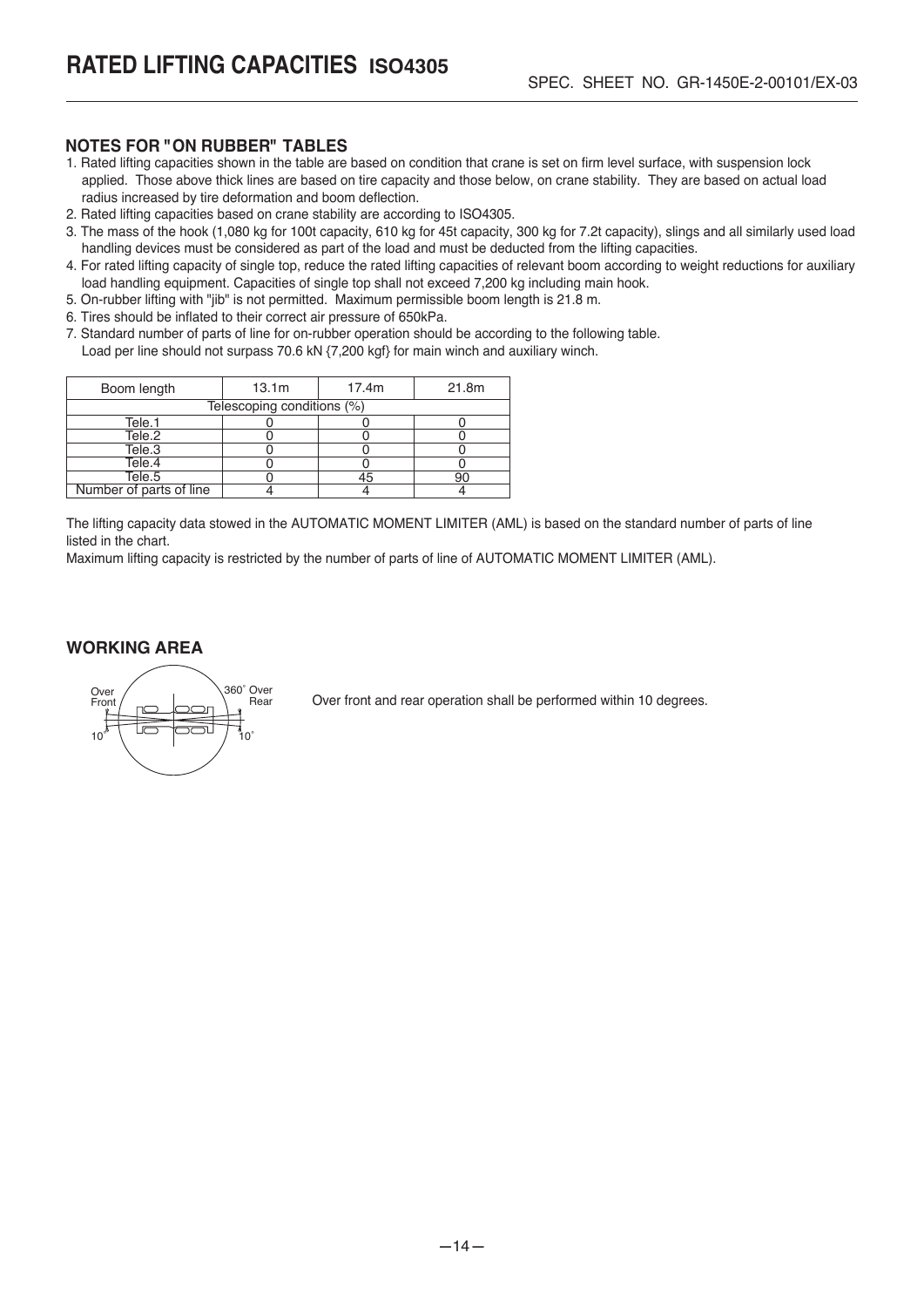

Note: Dimension is with boom angle at -1.5 degree.

#### Axle Weight Distribution Chart **National State Weight Distribution Chart**

|              |                                                                                                                                                          |                                                                    | Kilograms                                                 |                                                       |                                                       |
|--------------|----------------------------------------------------------------------------------------------------------------------------------------------------------|--------------------------------------------------------------------|-----------------------------------------------------------|-------------------------------------------------------|-------------------------------------------------------|
|              |                                                                                                                                                          | GVW                                                                | 1st                                                       | 2 <sub>nd</sub>                                       | 3rd                                                   |
| Base machine |                                                                                                                                                          | 90.805                                                             | 28.701                                                    | 30.814                                                | 31,290                                                |
| Remove:      | 1.7.2 t hook block<br>2.100t hook block<br>3. Counterweight 11, 100kg<br>4. Counterweight 18, 200kg<br>5. Front outrigger unit<br>6. Rear outrigger unit | -300<br>$-1,080$<br>$-11,120$<br>$-18,160$<br>$-4,481$<br>$-4,481$ | $-421$<br>$-1,771$<br>3,351<br>5,473<br>$-5,742$<br>2.279 | 61<br>346<br>$-7,236$<br>$-11,816$<br>630<br>$-3,380$ | 61<br>346<br>$-7,236$<br>$-11,816$<br>630<br>$-3,380$ |
|              | 7. Auxiliary Winch & wire rope<br>8. Top jib<br>9. Base jib<br>10.Boom                                                                                   | $-1,202$<br>-387<br>$-1,063$<br>$-15,624$                          | 490<br>$-460$<br>$-1,838$<br>$-19,547$                    | -846<br>37<br>388<br>1,962                            | -846<br>37<br>388<br>1,962                            |
| Add:         | 45t hook block                                                                                                                                           | $+610$                                                             | $+1,000$                                                  | $-195$                                                | -195                                                  |